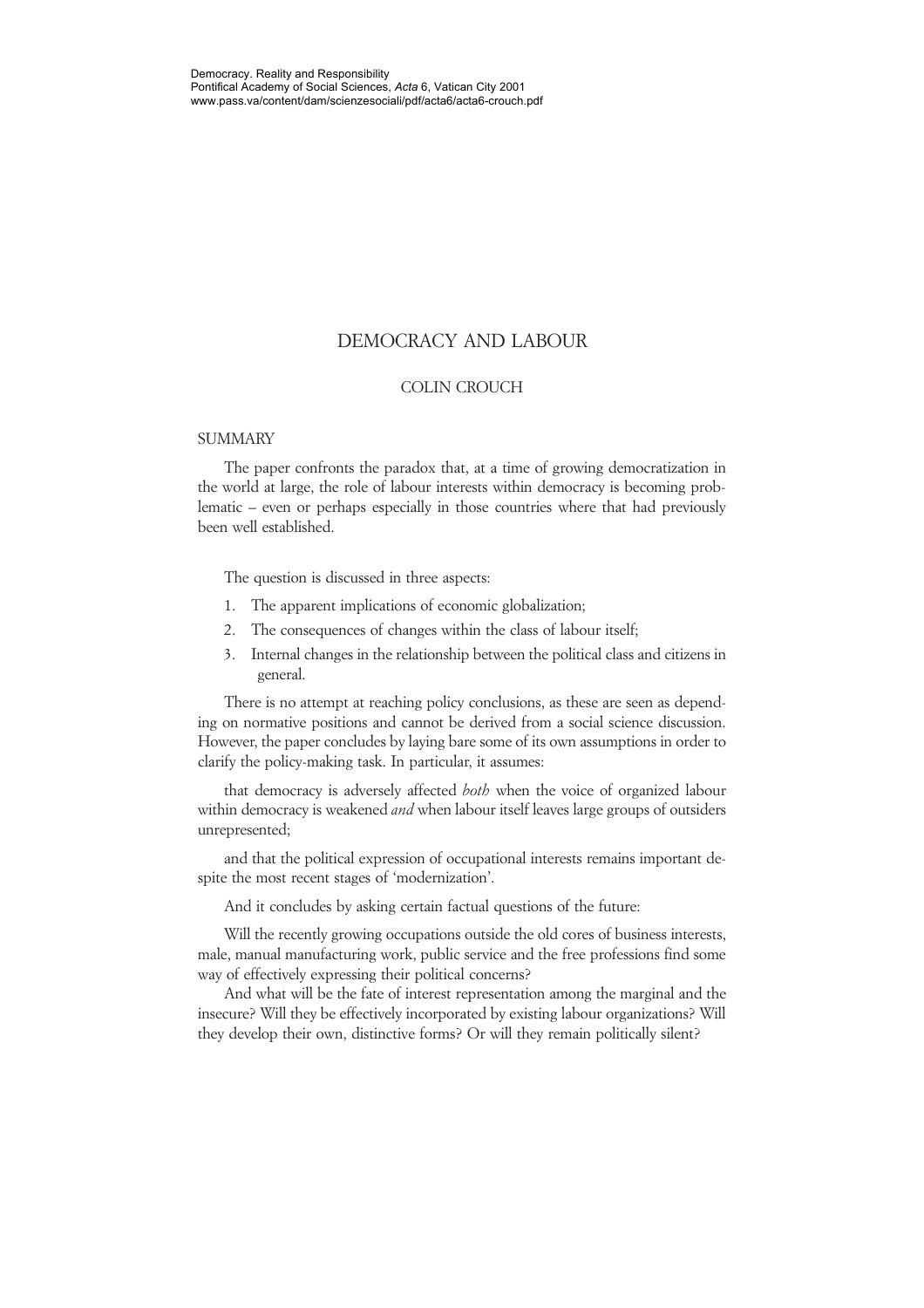Fundamental ambiguities affect the place of labour within democracy at the present time. On the one hand, workers of all kinds are benefiting from the spread of formal parliamentary democracy which is currently in progress in an unprecedented number of parts of the world. Further, at a more subtle level of democratization, demands for openness, transparency in the operation of authority, for responsibility in the literal sense of 'answerableness' seem to be growing both within many nation states and also at some kind of global or at least international level of dialogue. First the collapse of the old dictatorships in the Iberian peninsula in the 1970s, then that of communism almost everywhere at the end of the 1980s, the gradual re-emergence of democratic regimes in much of Latin America, as well as developments in South Africa, South Korea and some other limited parts of Asia made the final quarter of the twentieth century something of an 'age of democratization'. Democracy is no longer a system of government peculiar to Western Europe, Australasia, Japan, North America and India.

Of course there continue to be vast exceptions to the trend, especially China. There are also corruptions and abuses, ranging from the intimidation of voters to the illegal funding of political parties, among both new and old democracies. But these do not obscure the overall trend; neither however are they primarily what I mean by the fundamental ambiguities which affect in particular – though not solely – the encounter between labour interests and democracy at precisely this moment of the spread of the institution. A cynical observer might in fact claim that the advance of democracy and its emerging new problems are two sides of the same coin. Previously non-democratic elites may be more willing to risk opening up their regimes to the citizens if the power and role of the latter can be tamed and incorporated as easily as now frequently seems possible.

I shall here concentrate on what I regard as three rather different but inter-related negative developments. They affect mainly the existing industrialized or post-industrial societies and are not always relevant to other parts of the world, which may partly mean that the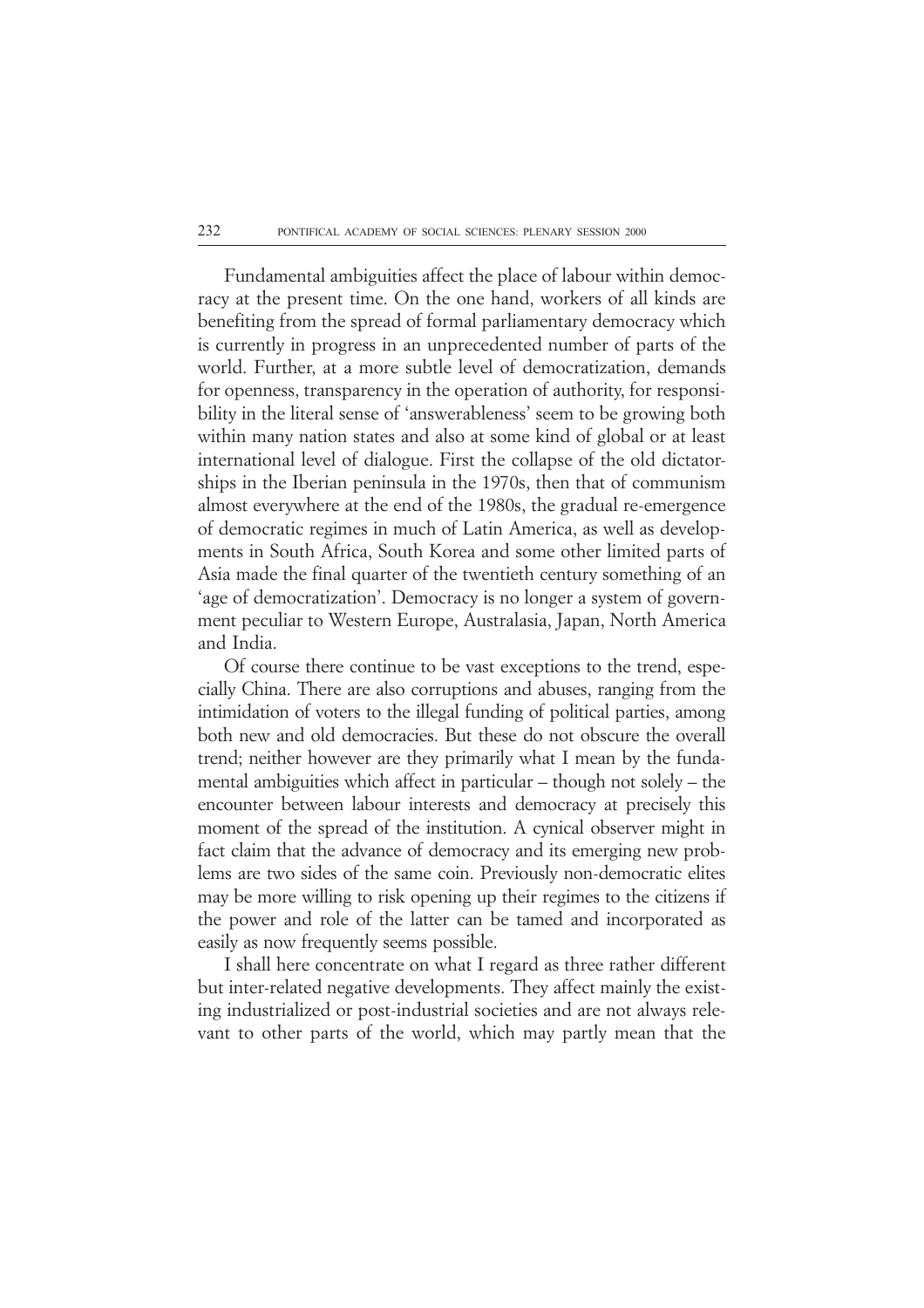locus of democratic development is shifting from those places where it is tired and affected by cynicism and disillusion to those where it is fresh and young, and where certain social changes that subsequently undermine it from within have not yet begun their work. It has in recent years been a very humbling experience for democrats in the so-called advanced nations, beset by declining electoral participation and relations of ill-concealed mutual contempt between politicians and citizens, to see the people of South Africa queuing for hours to have their chance to express their political preferences in the ballot box.

The three issues which I shall discuss are:

1. The apparent implications of economic globalization.

2. The consequences of changes within the class of labour itself.

3. Internal changes in the relationship between the political class and citizens in general.

To discuss the issues in this order means moving from a very macro-perspective on politics to a more detailed one.

# Democracy and Globalization

This part of the story is well known. Democracy remains limited primarily to the nation state and levels below that (both geographical and institutional). The European Union is alone in being a supranational geographical entity with a directly elected democratic component, but even that is very weak. None of the great quasi-political international institutions, such as the United Nations, the International Monetary Fund or the International Labour Organization, embodies any features providing democratic accountability to the world's citizens. There are some international professional associations which have a membership democracy, but these are not political. At this point in human history, democracy remains among the list of institutions which are nationally confined, and is so even more than language or cuisine.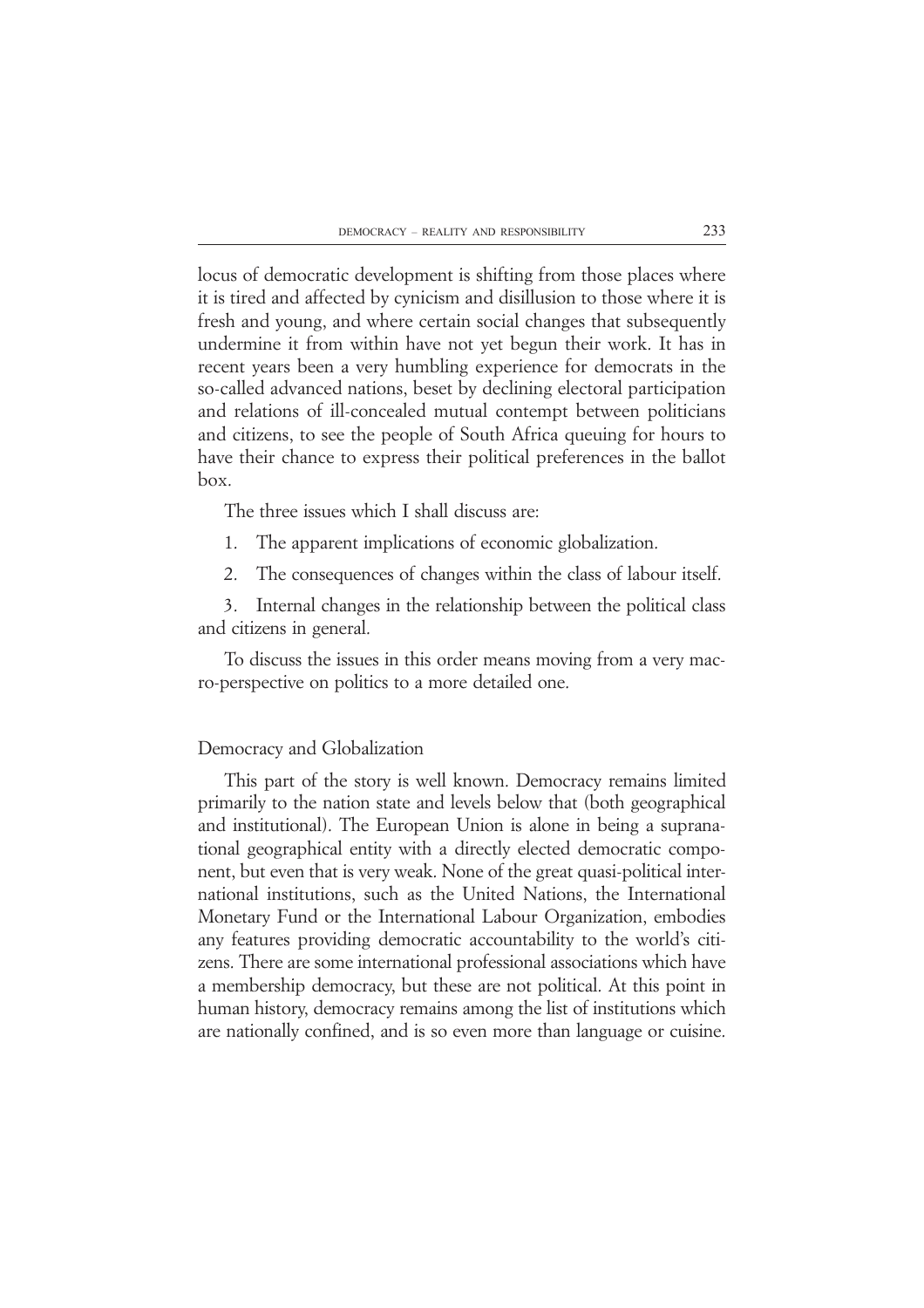Meanwhile economic life is becoming internationalized, possibly globalized, in a manner which has become so well known to public debate that it is almost a cliché.1 Particularly important from the perspective of labour interests is the capacity of firms to organize their activities on a broadly international basis, not only choosing in which locations it best suits them to place specific operations, but also limiting their dependency on any one location for a particular function. More important still is the capacity of financial assets to flow around the world at very short notice, and making use of information resources which are similarly global in their sources.

These changes are particularly relevant for the relationship between labour and democracy. To the extent that businesses seek lower labour costs and freedom from labour regulation, they are likely to move to parts of the world where labour costs are lowest and regulation lightest (Standing 1999). In general, the less democratic a country, the less will its governments protect labour interests, labour normally requiring democratic possibilities to press its political case.<sup>2</sup> Non-democratic countries are also less likely than democracies to have extensive welfare states; therefore non-wage labour costs should be lower too. According to this basic argument, globalization is therefore likely to bring a shift in employment from democracies to dictatorships. Democracies can be expected to respond to this situa-

I say 'probably globalized', because, as several observers have pointed out, the true conditions for globalization are often absent (see some of the papers in Wilthagen, 1998). Given that the word 'internationalization' already existed to refer to activities taking place in a coordinated way across the frontiers of nation states, the introduction of 'globalization' ought to signal something new. It implies some sense of totality: not just an international process affecting certain nation states, but one reaching the entire globe. In reality very few of the developments commonly labelled 'global' have this character. Not only are major parts of the world rarely part of so-called global networks – in particular most of Africa – but even in the richest countries these networks usually engage only a few urban centres and in fact only small elite groups within those. Far larger parts of the world's population are passively affected by the actions of these elites – but that has been the case since at least the First World War.

<sup>&</sup>lt;sup>2</sup> There are occasionally exceptions, non-communist dictatorial regimes supported by labour interests, as with Peronism in Argentina. But this is historically rare.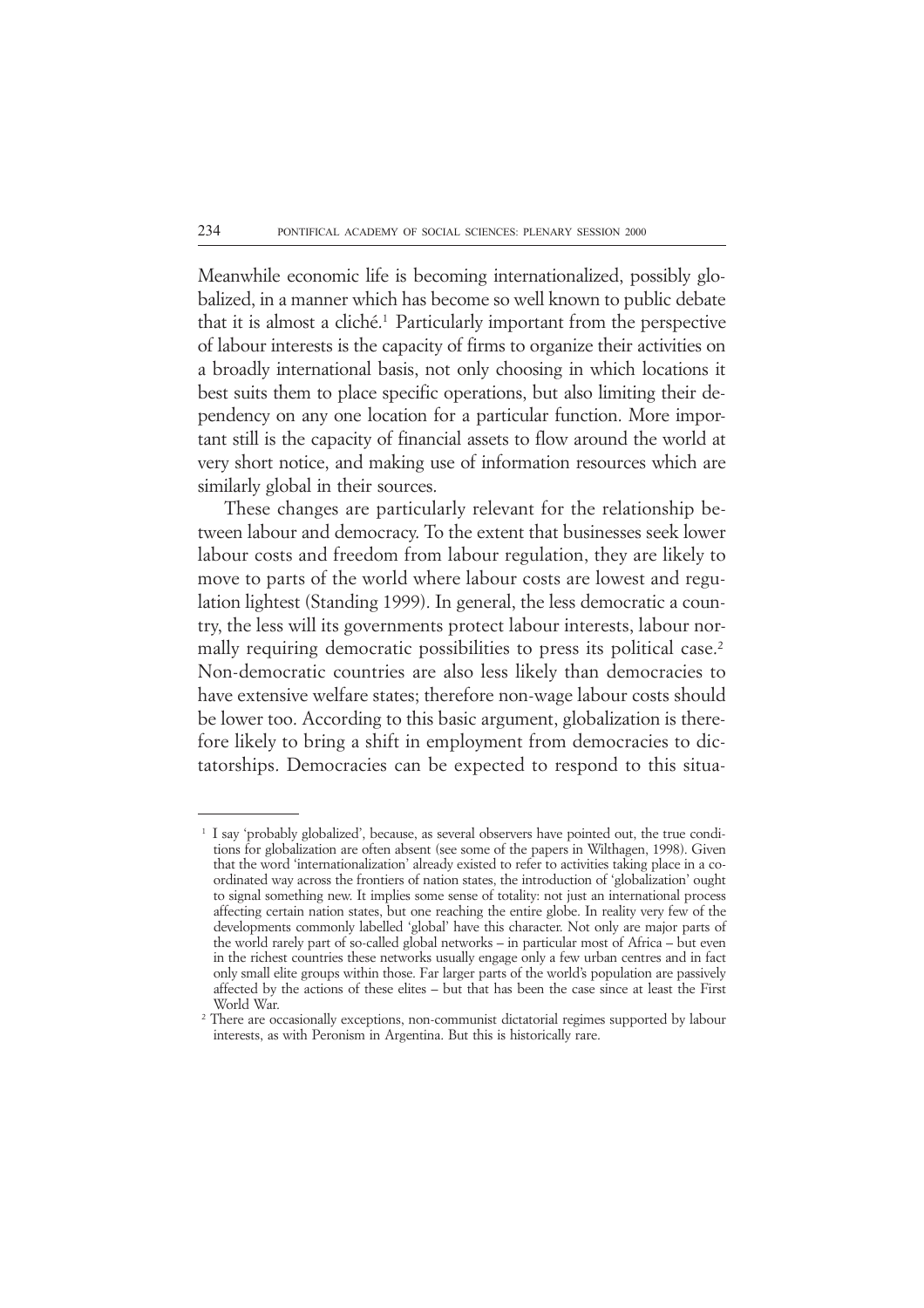tion by trying to complete with the dictatorships by deregulating their own labour markets and trying to reduce the welfare state services which lead to high non-wage labour costs. Therefore, globalization can be expected to lead to a situation where non-democracies take the lead in setting (low) labour standards around the world. In other words, the 'race to the bottom' in labour standards, as this tendency is usually called, is also a race to the bottom in terms of democratic quality.

This simple argument can be challenged. First, it is not necessarily the case that dictatorships produce unregulated labour markets; often non-democratic regimes are distinguished by their frequent interventions in all areas of social life, including the labour market. These interventions are likely also to be arbitrary and unpredictable, which reduces economic efficiency. On the other hand, there has been a recent tendency for at least some dictatorships to seek economic success for their countries by imposing strict neo-liberal and therefore economically non-interventionist regimes, paradoxical though this might sound. The leading example of this was the now defunct regime of General Pinochet in Chile, where state power involving considerable intervention in daily life, including mass murder and torture, was combined with a virtually text-book implementation of Chicago neo-liberal economics (Drago, 1998). Less dramatically, there are certain examples in south-east Asia where the protection of politics from popular pressure made possible by a lack of democracy is used to implement neo-liberal labour market and other reforms. Most dictatorships want economic success, and one aspect of growing globalization is that this success can be helped by direct inward investment. International investors have a preference for unregulated labour markets and low non-wage labour costs, and dictatorships find it easier to provide these than do democracies.

A second problem with the argument that globalization favours moves to lowest-cost countries is that it greatly exaggerates the capacity of many forms of economic activity, in both services and manufacturing, to relocate at will. Many such activities carry large sunk costs: build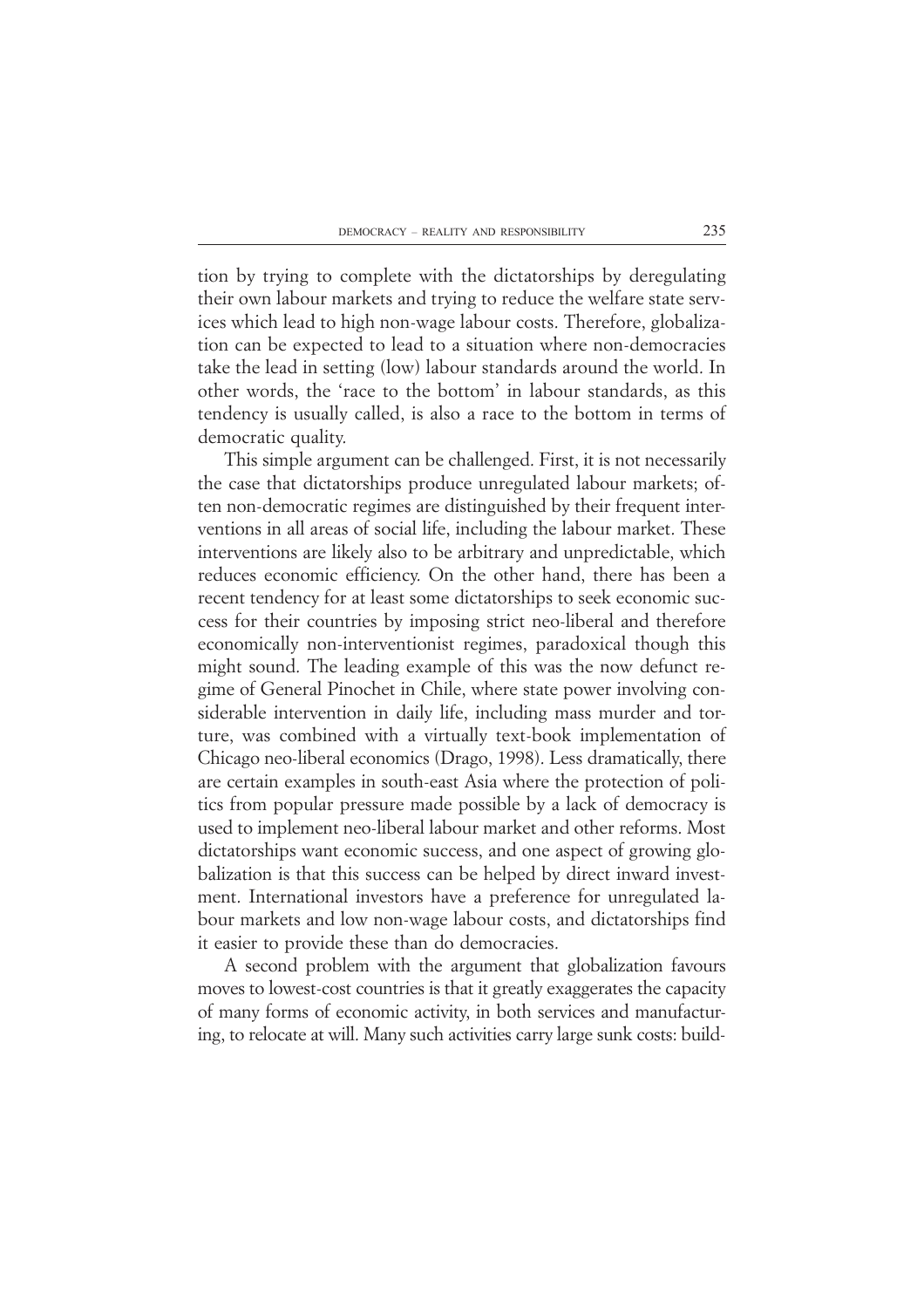ings, plants, networks of relationships with suppliers, customers and local sources of business services, skilled labour of various kinds. These cannot be easily abandoned. Furthermore, non-democracies often lack the infrastructure of roads, communications networks and education which employers frequently need. It is precisely because they are not responsive to popular demands that such regimes neglect these services.

The 'race to the bottom' theory at least needs some modification and fine-tuning. Certain kinds of economic activities and therefore employment opportunities do move to non-democracies: those that require little in terms of labour skills and both own and social infrastructure. But few regimes are content to occupy such a position in the long run. They expand their educational systems in order to up-grade the skills they offer to inward investors and thus the quality of their economies. Do they find it more difficult to sustain non-democratic systems among a more educated population? The Republic of South Korea would be an example of the contemporaneous growth of both democracy and education. However, a few cases do not test a hypothesis, and there are the problematic cases of the old Soviet empire which for many years achieved much in popular educational performance without needing to concede democratic reform. The issue requires a more thorough testing.

Even within democracies, multinational firms may abuse local democratic achievements by riding roughshod over existing industrial relations institutions, especially where these incorporate elements of economic democracy which constrain the behaviour of managers. This can today be seen particularly clearly in the very different industrial relations strategies being pursued by firms in Denmark and Sweden, two otherwise relatively similar countries where industrial relations are concerned. Danish firms are mainly small and dependent on Denmark as a place in which to locate, a source of employees and of public infrastructure and institutions. Danish employers have been very concerned to remodel the national system of industrial relations within its own historical terms. Giv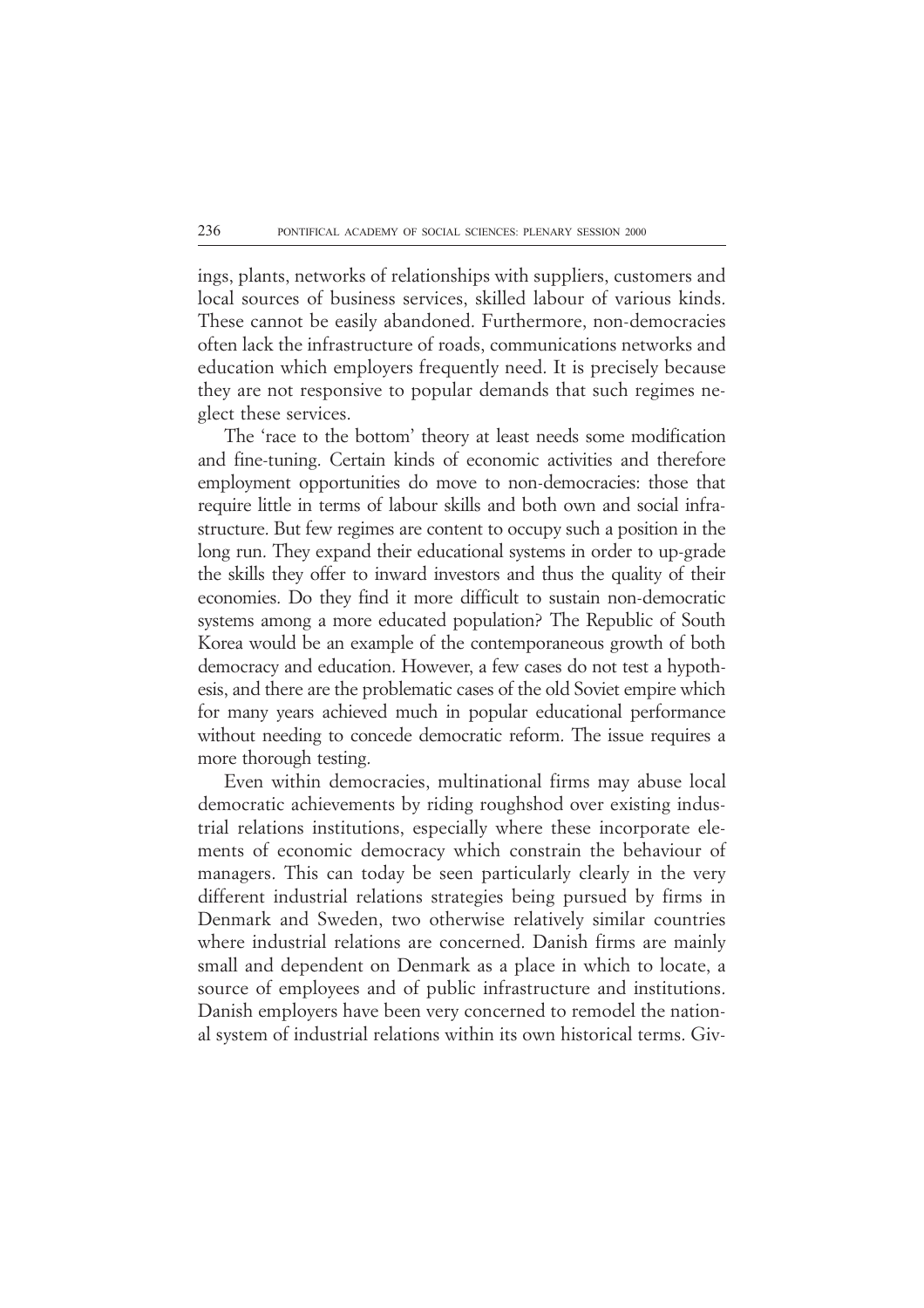en the small size of its population, Sweden has given birth to an extraordinarily large number of transnational firms. These now have many plants outside Sweden and are likely to have only a small minority of their work forces within the country. It is notable that many Swedish business interests have been seeking a radical dismantling of the Swedish system.

Transnationals will not necessarily confront existing industrial relations institutions. For example, in Britain Japanese employers have often been very concerned to produce a compromise between existing British practices and Japanese ones, in order not to appear as intrusive 'foreigners'. However, in many cases inward-investing firms do refuse to accept existing patterns, and at least in many developing countries have often been able to be exempted even from national law. Either governments develop different laws for foreign-owner enterprises, with very restricted labour rights, or they set aside certain parts of the country where different law applies and where foreign firms are invited. Globalization enables firms to negotiate with governments in order to develop labour regimes offering few rights to workers, as part of the deal for their willingness to invest in the country concerned. An important consequence of this activity, whether it concerns a challenge to established practices or the demand for separate legal regimes, is usually greater capacity by transnationals to refuse to recognize trade unions. As these forms of globalization spread therefore, unions have greater difficulty sustaining the proportion of the labour force which they represent.

In developing countries, even where labour has considerable political freedom, it cannot offset its weakness in the labour market where overall labour productivity is low and labour supply abundant. From the point of view of the poor democracies, and indeed from that of poor dictatorships, the rich world's perspective of a flight of jobs away from the advanced world looks very different: the 'best' jobs in terms of career possibilities and high skill and knowledge content tend to be retained in the first world, while the third world gets the down-market routine work. This can happen even where there is a good supply of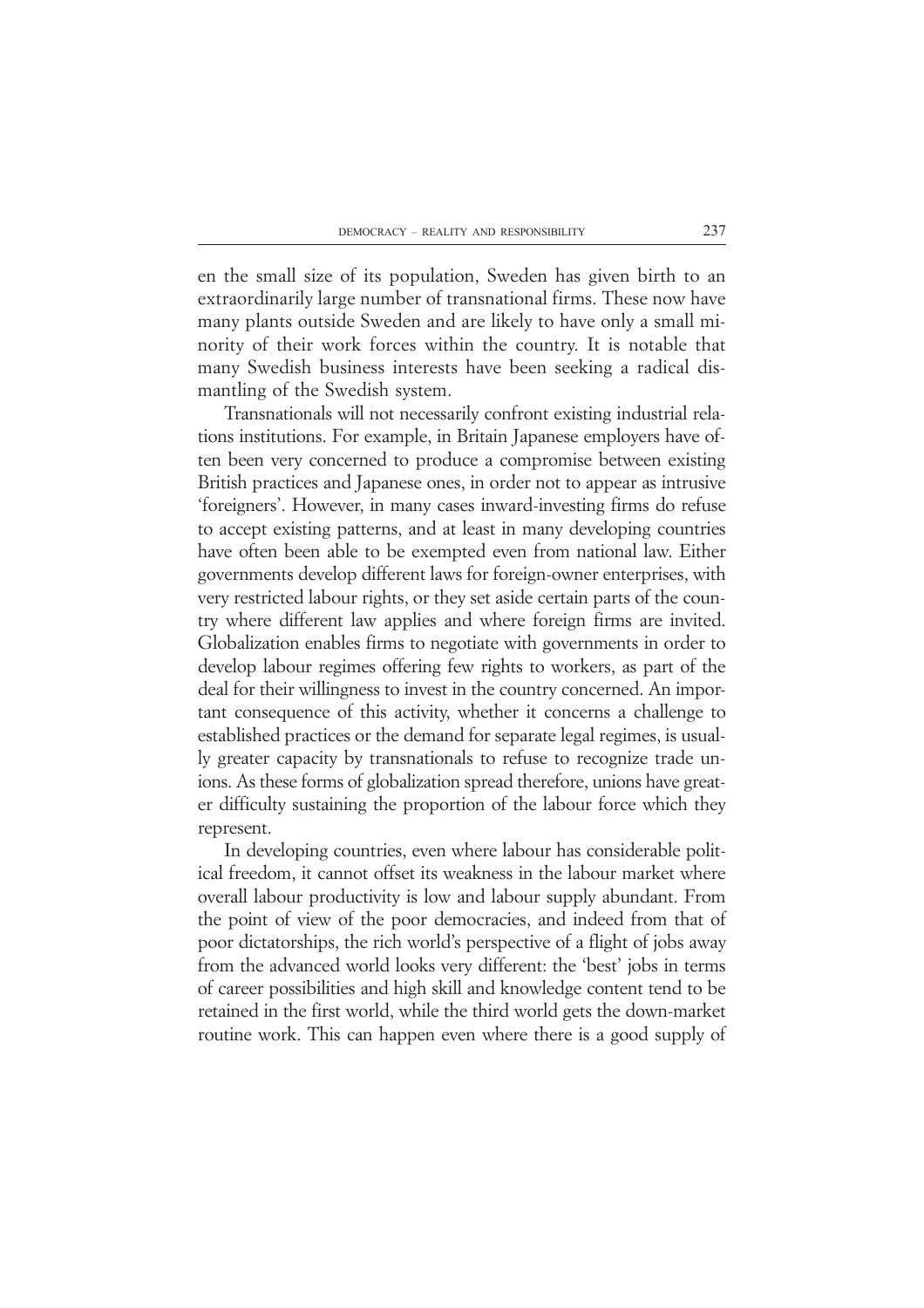skilled labour in the poor countries. Highly educated people can be employed on very menial tasks; they are cheap enough to employ in this way despite their educational level, while the menial tasks sometimes gain from the extra competence they bring to them. This is frequently the case in the impact of globalization in India. It is also increasingly an issue in the wealthy countries themselves. Largely because of democratic pressure, educational opportunities are constantly being expanded, but often at a faster rate than the economy can absorb, given that so much recent job creation has taken the form of low-grade services sector work.<sup>3</sup>

 A further related problem is that, even though the wealthy democracies seem able to keep a lion's share of attractive and highproductivity forms of employment, there is a tendency for such jobs to decline in number. Where the ratio of jobs per unit output is concerned, this is true by definition: improvements in productivity mean a reduction in the labour need per unit output. Considerable effort has been expended in the wealthy countries in recent years to up-skill labour and to enrich the technological component of production of both goods and services, in order to retain advantages over low-labour-cost parts of the world (Crouch, Finegold and Sako, 1999, chs. 2 and 3). But this often takes the form of 'two steps forward, one step back', since employment in the sectors concerned can be sustained only by reducing unit labour input. In some sectors, in particular high technology, demand is expanding sufficiently fast for there to be net employment creation, but the continuation of that situation cannot be guaranteed.

There is a contradictory logic to the democratic politics of education. Parents and young people seek improved education for their particular children (themselves in the case of young people); but politicians have to offer expanded opportunities for all. Where the demand for educated persons is rising faster than the supply of educated people, this presents no problems. However, when this is not the case, the demand made by parents and young people becomes that they receive an education that will give them a competitive advantage over others within the country. The politicians' offer of generalized improvement does not answer this at all.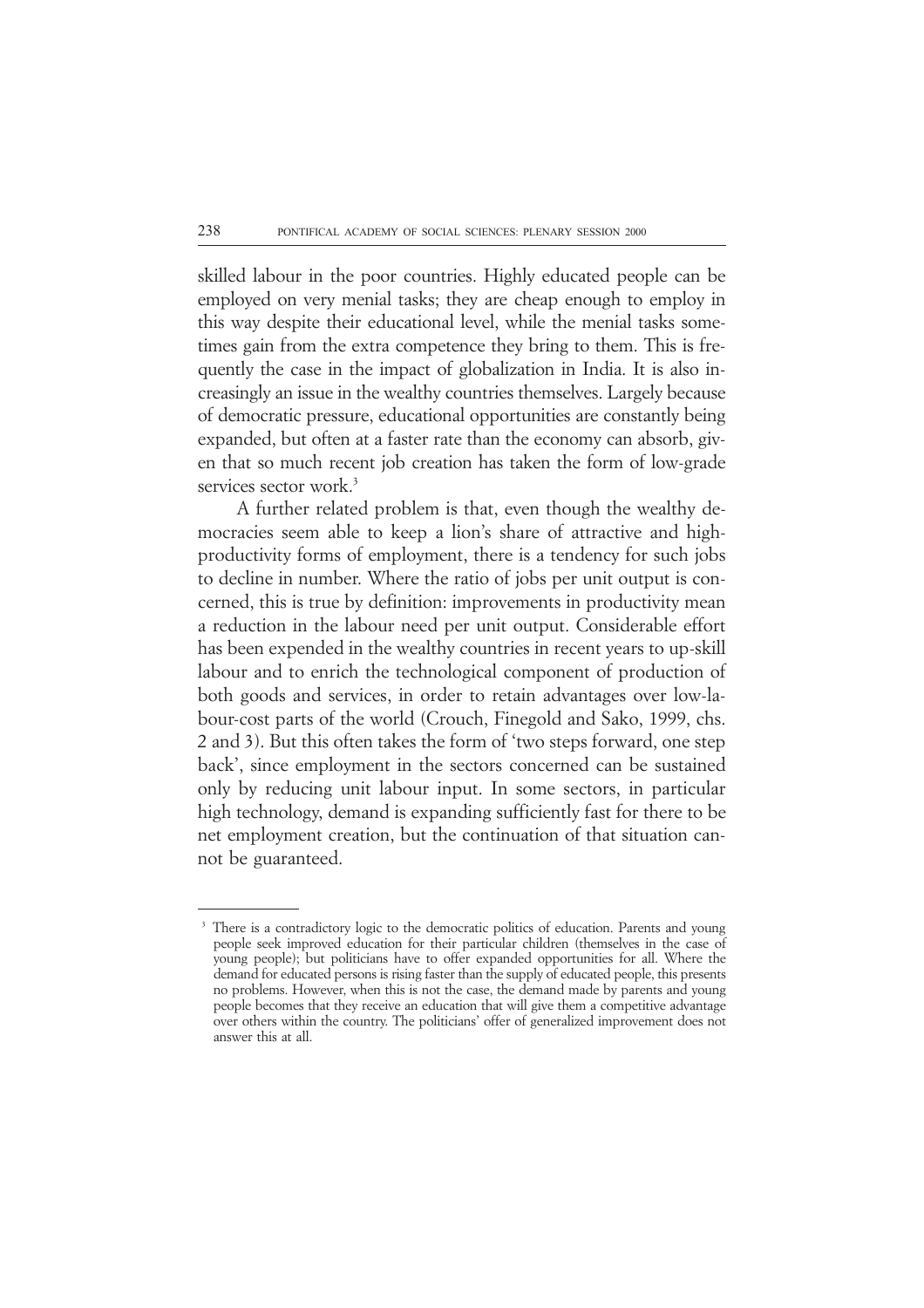A further factor limiting the crisis of democracy presented by globalization is the fact that, so far, much of the real competition over labour regulation and labour costs has taken place, not between the advanced societies and those in process of development, but within the camp of the former, all of which are democracies. In particular, there has been a form of competition between the UK, the USA and some other countries on the one hand and many countries of the European Union on the other, with Japan playing a rather complex role. For various reasons, labour interests found themselves particularly weak within the two English-speaking democracies during the 1980s, and it became possible both to deregulate the labour market and, in the case of the USA, to reduce considerably welfare state spending and therefore non-wage labour costs.<sup>4</sup> At the time this was happening the EU countries were seeking to construct a form of social Europe which meant avoiding deregulation and reduced welfare. All that the UK and USA had to do, therefore, was to locate themselves at slightly worse levels of labour protection than in the main EU countries to reap certain competitive advantages, with little fear that the EU would follow and engage in a true race to the bottom.

This situation could change and probably is changing. One consequence of the criteria of operation of the European Central Bank and the stability pact is a pressure to deregulate labour markets and contain social expenditure. This is provoking attempts by countries within the single currency to compete with the UK and USA in reducing labour rights, invoking a kind of race to the bottom which may be just about to start. This kind of 'regime competition' has interesting implications for democracy in a world where democratic polities remain at nationstate level, implications which would apply whether the race was down or up in terms of standards: a country's internal parliamentary deci-

<sup>24</sup> Less was done on this latter front in the UK, but for quite different historical reasons. UK welfare spending tends already not to place a particular burden on employment costs, because of the forms of taxation used.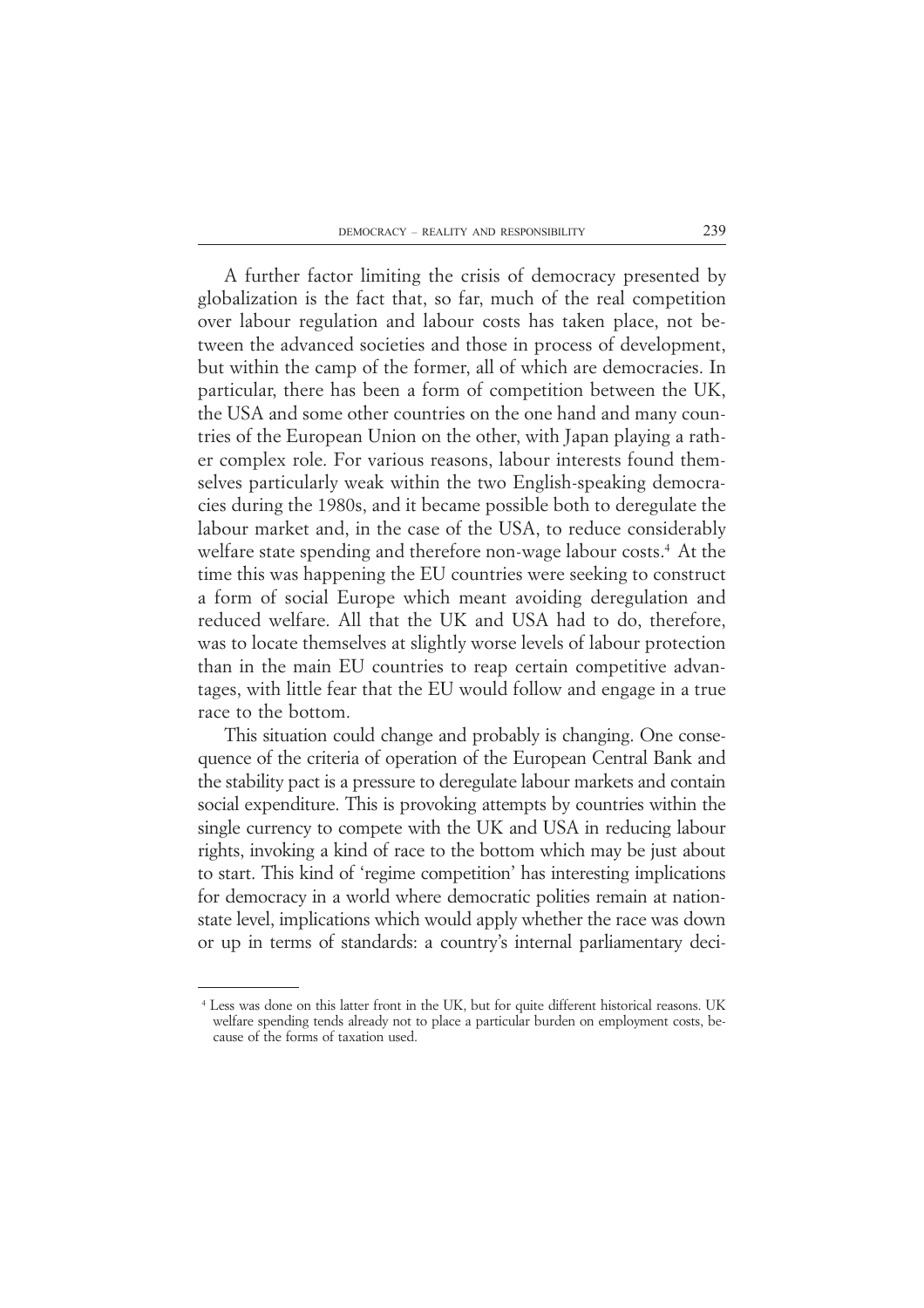sion-making becomes determined by the actions of competitors rather than by internal choice. This might involve having one's decisions partly determined by *someone else's* democracy, which is an interesting concept.

At present it is difficult to reach definitive conclusions on the extent to which globalization, especially of investment flows, leads to the *de facto* determination of world labour standards by dictatorships. There are certainly some tendencies in that direction; some offsetting processes which counter it; and some more complex patterns too.

#### Changes within the Class of Labour

So far I have taken the concept of labour for granted, without either examining what is contained within it or considering whether it remains static over time. Let us begin from the familiar starting point of most social analysis and also indeed of official occupational statistical classifications: labour is structured as in a large industrial enterprise, with small numbers of people occupying various grades of management, rather large numbers in clerical and junior administrative grades, and particularly large numbers in manual work, most engaged in direct production, ranked by different levels of certified skill. The problems and interests of labour have been conventionally seen in terms of these last groups, the different ranks of manual labour. This is particularly so because the next largest, the clerical and junior administrative workers, are in most countries primarily female, often working parttime, and until recent years conventionally ignored in most sociological analysis.

As everybody knows, all this changed. In particular there has been a decline in the proportion of employment comprised by the 'three Ms': male manual employment in manufacturing. Although large manufacturing firms still form the backbone of all advanced economies, they by no means dominate them, employment in various kinds of services having overtaken that in manufacturing. To analyse services employment, I prefer to use the analysis developed by Singelmann (1978), which identifies four different services sectors, rather than use the sim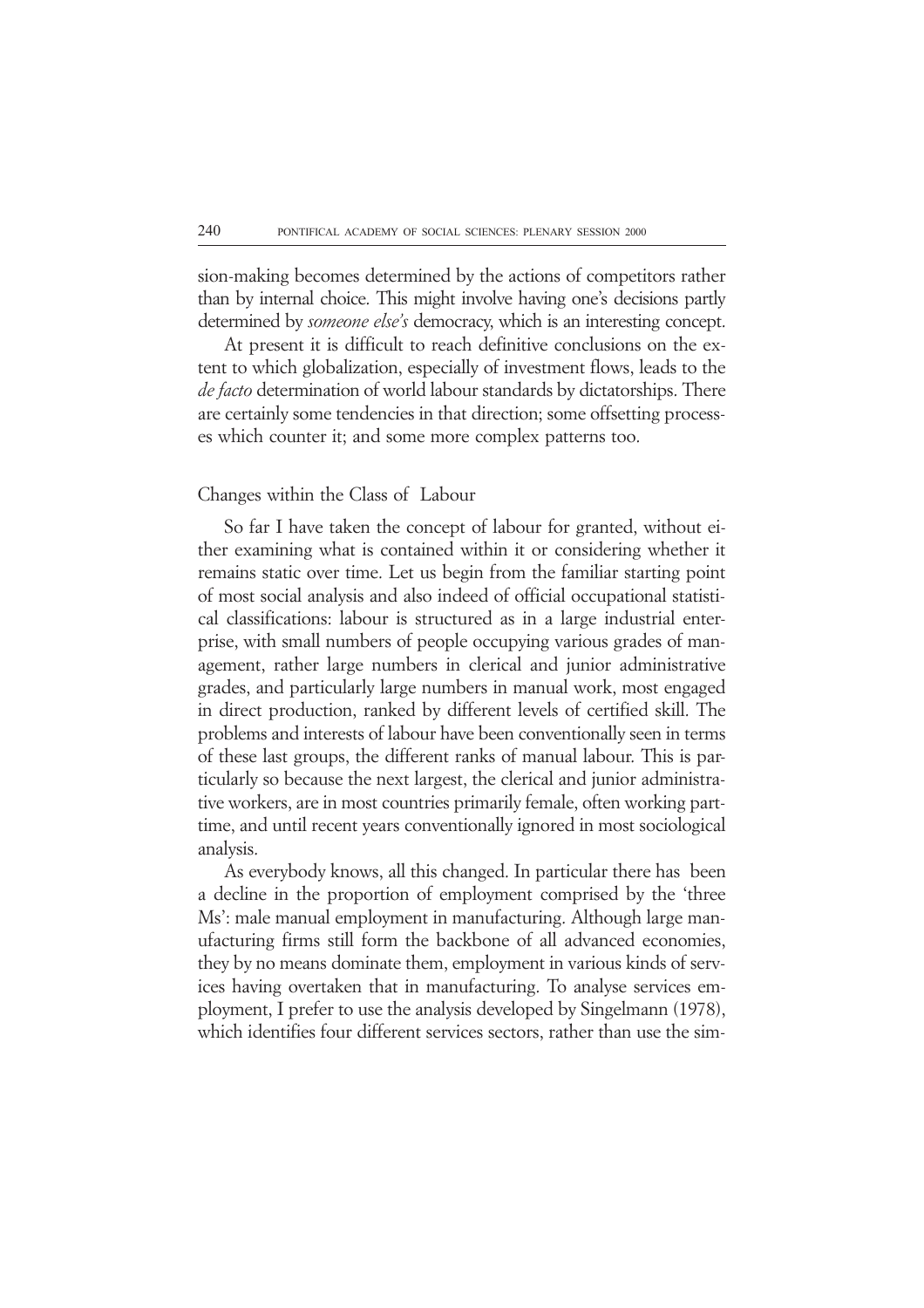ple idea of a single tertiary sector (see also Castells, 1996). These are: the distributive sector (i.e. transporting, selling and communicating activities); the business services sector; social and community services; and personal services. Although the divisions among these are not always clear, use of an analysis of this kind does bring out some crucial differences among different kinds of service in terms of both growth patterns and the characteristics of those working in them (e.g. gender, education level) (Crouch, 1999, chs. 2-5). Not all of these services sectors have been important to recent employment change. With the exception of important growth in retail services in the USA, both the distributive and personal services sectors have been rather stable. Business services have grown very rapidly, but the sector remains very small and in many cases its growth is partly illusory, comprising often an outhousing of existing activities previously contained within manufacturing corporations. In virtually all industrial economies, the major engine of change has been the rise in the proportion of the labour force working in social and community services, which has also been the source in the feminization of the work force which has been such an important feature of recent employment change. Usually the great majority of the work force in this sector is within either public service or employed by charitable organizations; the role of profit-making corporations is relatively low.

Meanwhile, even within manufacturing the proportion of workers actually engaged on the production task has declined, with a growth in routine administrative posts, so-called 'non-manual' work, performed mainly by women.

Today's work force is therefore far less homogeneously male; less likely to be employed in manual work; and less likely to be engaged in manufacturing than during the periods when 'labour' was gaining its voice and its recognized place in the polities of the industrial world. These changes have produced both a problem of the homogeneity of interests being represented and, often, a decline in the overall power of the labour interest. Union membership has declined in almost all countries over the past 15-20 years, following a previous period where it had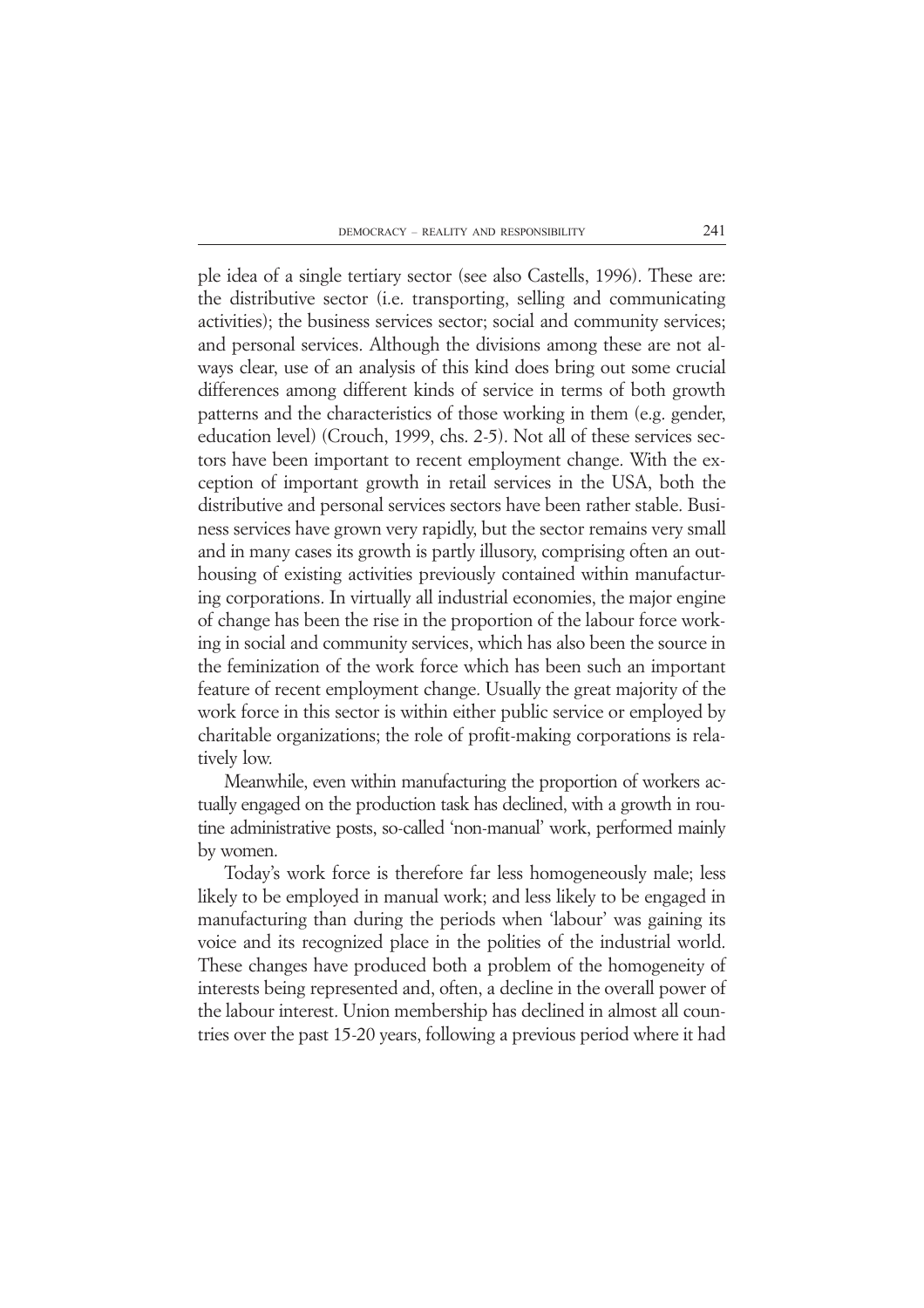risen considerably.<sup>5</sup> The decline in union power and influence has probably been even greater, given the context of high unemployment and globalization. Workers have become very dependent on employers for work; while employers have become less dependent on the work force of any individual country.

Some of the problems which these occupational changes create for unions are complementary: the more successfully a union movement resolves the central problem of managing to recruit and represent the new kinds of worker, the more it has problems of internal heterogeneity; the more it stays within the old manufacturing parameters, the more homogeneous it can be, at the expense of extent of representativeness. I shall consider these opposite forms of the general problem in turn.

### *Increasing representativeness and the strains of heterogeneity*

Labour has never been truly at all homogeneous. Even at the height of the rise of manufacturing, there were always important differences of interest between skilled and unskilled workers, for example. But growing heterogeneity has increased the difficulty of pursuing clearly defined, widely shared interests. Most labour organizations have experienced these problems, because most have responded to at least some of the changes. Particularly helpful to their continuing growth and adaptation was the rise of public-service employment associated with the growth of social and community services, government service in democracies always being particularly easy for trade unions to organize. This gave unions a major place in services, and important sources of female members. It did however also bring problems, compromising

 $5<sup>5</sup>$  The main exceptions are in those countries having the so-called 'Ghent system' of linking trade union membership to the national social insurance system: Belgium itself, Denmark, Finland, Sweden. Here the unions administer the social insurance system, and although there is no requirement on workers to join a union in order to benefit from the scheme, they normally do so in practice. it is notable that Norway, with Iceland the only Nordic country not to have such a system, has a considerably lower union membership than the other countries in that region; Belgium has a far higher membership than either France or the Netherlands, the two countries to which it is culturally close.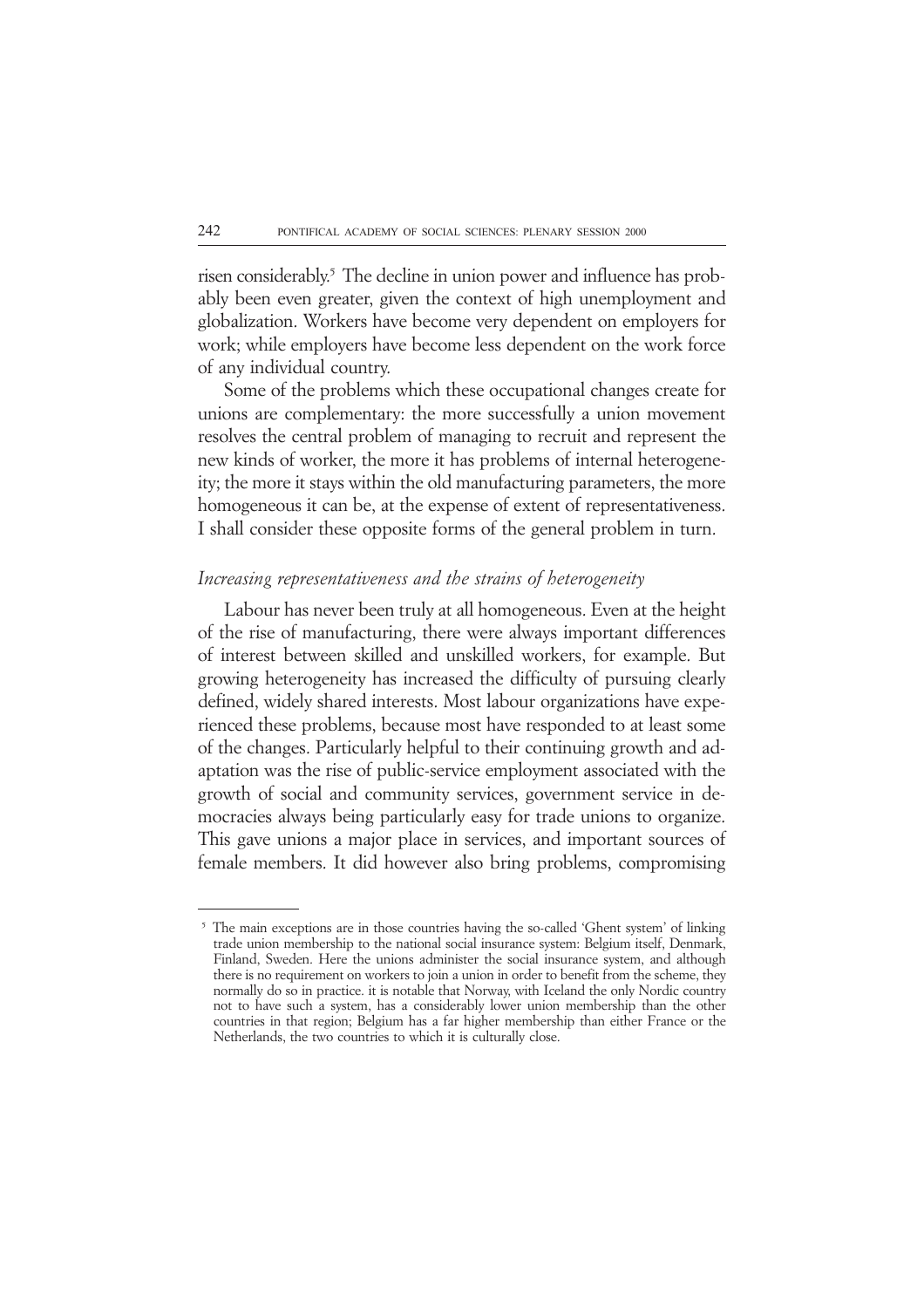what had in several countries been an important stabilizing influence on unions' economic impact. Many union movements rooted in manufacturing have had a built-in sensitivity to the potential impact of their actions on prices through the need to have the goods produced by their members competitive within export markets.<sup>6</sup> Public-service unions do not have this constraint, and are more likely to indulge in rentseeking behaviour, producing rivalry and incompatible bargaining goals between themselves and manufacturing unions. Alternatively – and this eventually became the majority case – governments become exceptionally tough on public-service wage claims, which are subjected to a political logic concerning levels of taxation and of the size of government expenditure, while workers in manufacturing are able to gain from productivity improvements. Again, inter-union unity becomes difficult to achieve and the identity of a labour interest becomes confused.

The major increases which have taken place in the female proportion of the labour force stem from this growth of social and community services, the rising proportion of employees in manufacturing who are engaged in routine administration, and the growth of the other services sectors. Viewed from one perspective, this change in the labour force has enabled unions to broaden their base within the society, a fact which is partly represented in the growing proportion of women in many countries who vote for parties associated with the labour movement. However, unions have often been slow to respond fully to the challenges involved, both in recognizing the particular needs of female members, and in accepting some of the changes that have to be made in employment practices and regulation if the number of women with

<sup>&</sup>lt;sup>6</sup> One will often read that classical manufacturing trade unionism depended on closed economies, so that once the manufacturing industry of a particular nation state had been effectively organized, unions could insulate wage costs from the market. This argument results from the dominance over the thinking of economic science of the US economy, which in the past has been relatively closed (i.e. the proportion of international trade has been relatively small). It has not applied to the western European economies, in particular to those where trade unions have been strongest (Scandinavia, Austria, Belgium) or to Germany, where the export sector and the role of unions within it has been a particularly important aspect of the social market economy.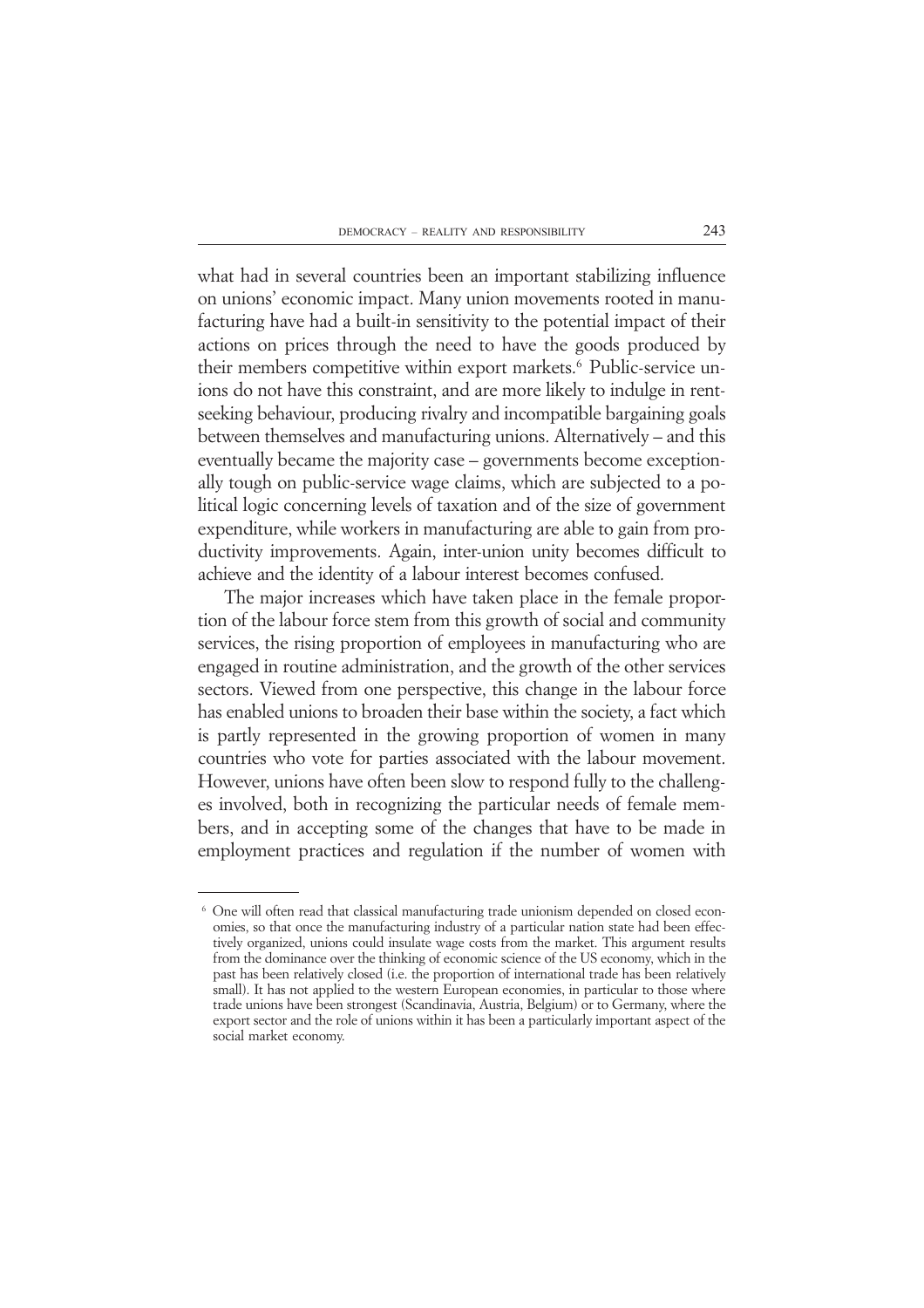employment is to rise. Heterogeneity has not only increased problems of managing the labour interest, but has raised those of the goals of that management. This can be seen particularly clearly at present in Germany, where unions are resultant to face the challenge of how to ensure employment protection in a manner that is compatible with increasing job opportunities for women. It is far easier for them (both as organizations and indeed as individual men) to continue to protect existing male employment and the place of married women as housewives.

In itself and in the long run, this growing heterogeneity of the work force is far from being a setback for the role of labour in democracy; it ought in fact to embed that role more deeply and extensively, and also enable labour organizations to achieve a more differentiated and therefore more democratic representation of the working population than that of the simplified concept of the 'mass worker'. In the short and medium term however it does constitute a challenge, in two senses. First, there is the simple problem of learning how to cope with the new diversity, which requires both organizational and strategic changes.<sup>7</sup> This is partly a matter of the learning curve and therefore of time, but the changes come at a difficult time for organized labour, when so many of its previous political parameters are being challenged. Second, the heterogeneity in the main brings a reduction in strength and power, in that most of the new kinds of worker lack a tradition of having the courage to make demands to employers which became so crucial in the case of manufacturing industry and mining. This is partly because many of the new employees are in individual career paths, where active union involvement can bar future promotion chances; partly because many of them are women, who lack a strong tradition in militancy and who often work part-time, which reduces the relative importance to their

<sup>17</sup> Examples of how change can eventually take place can be found: in the restructuring of bargaining partially to reconcile the interests of manufacturing and public-service sectors in Denmark and Finland (for the Danish case, see Due et al 1994); and in the general restructuring of labour regulation to encourage employment growth, particularly among women, in the Netherlands (Visser and Hemerijck, 1997).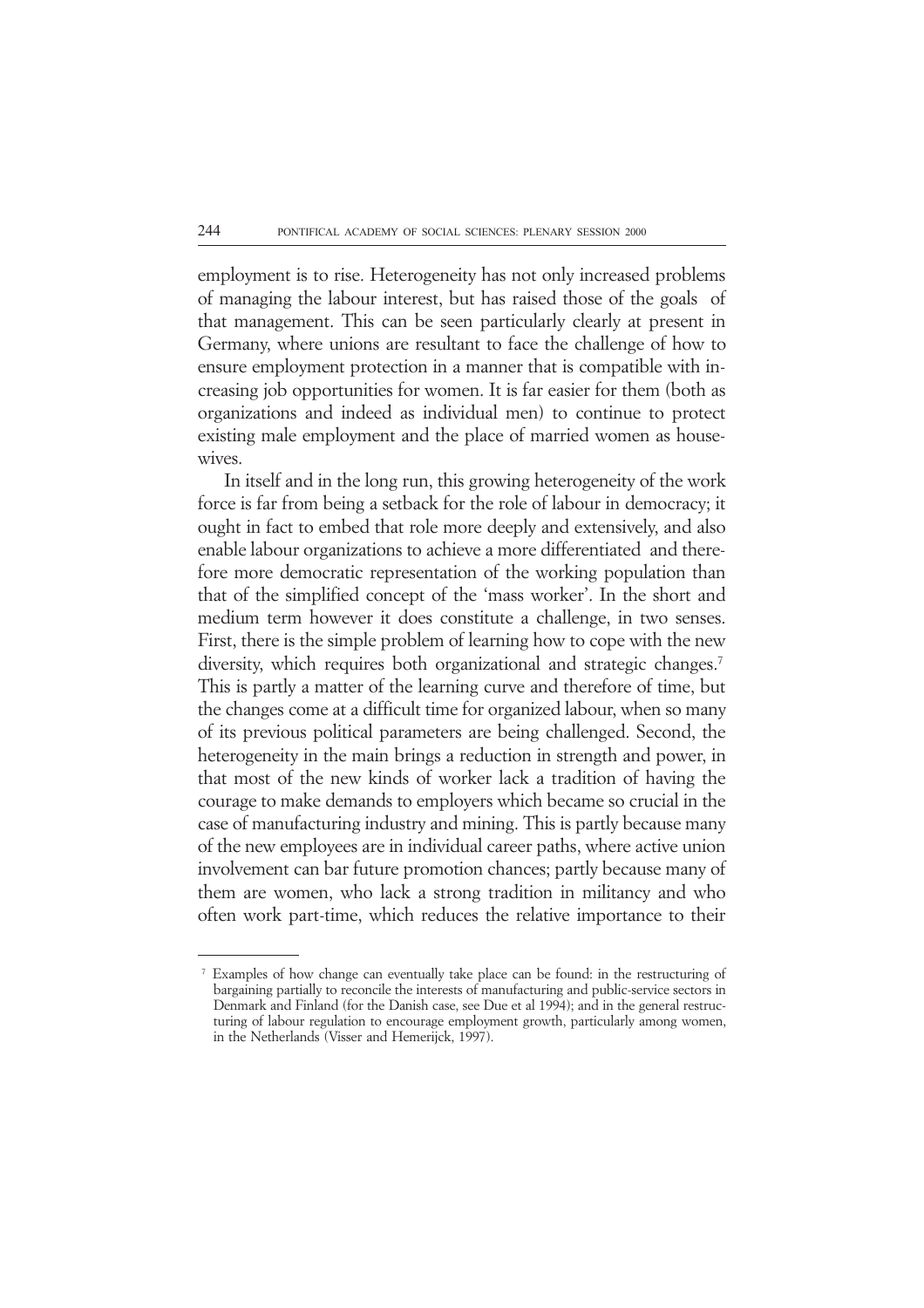lives of their employment; and partly because many of the new, relatively poorly paid jobs in services lack both the clear occupational identities of both manual and professional employment.

Public service employment, the largest single new element in the changes affecting classical unionism, has partly been an exception to this generalization concerning capacity to articulate interests. Protected from constraints of export trade and capable of exercising political pressure, public service workers have since the 1970s often taken the lead in militancy. It has however sometimes taken a strongly rent-seeking form, frequently becoming embedded in small category associations fighting to sustain particular privileges in isolation from the rest of the union movement. At one level this can itself be seen as a strengthening of democracy, but it has also helped render the role of labour within polities problematic, leading to retaliation. This can in particular take the form of a privatization of the services concerned, which might then lead to a reduction of the role of unions in those services altogether.

## *Retained homogeneity and the crisis of representativeness*

The alternative problem, a decline in representativeness, occurs when unions find it difficult to recruit particular categories of worker. This can happen for two reasons. First, many of the new kinds of worker in private services sectors are difficult for unions to reach, for reasons which will be discussed below. Second, and reaching back to the previous discussion of globalization, multinational enterprises may be more reluctant than national employers to accept unions among their work forces.

With the exception of Denmark, Sweden and to some extent Belgium, unions have always had a difficult time recruiting private service workers. This is for a considerable diversity of reasons. In some cases the workers themselves, like administrative workers in manufacturing, either feel themselves superior to the type of worker for which unions normally exist, or are in individual career paths, presenting the difficulty already discussed above. In other cases, in contrast, many workers in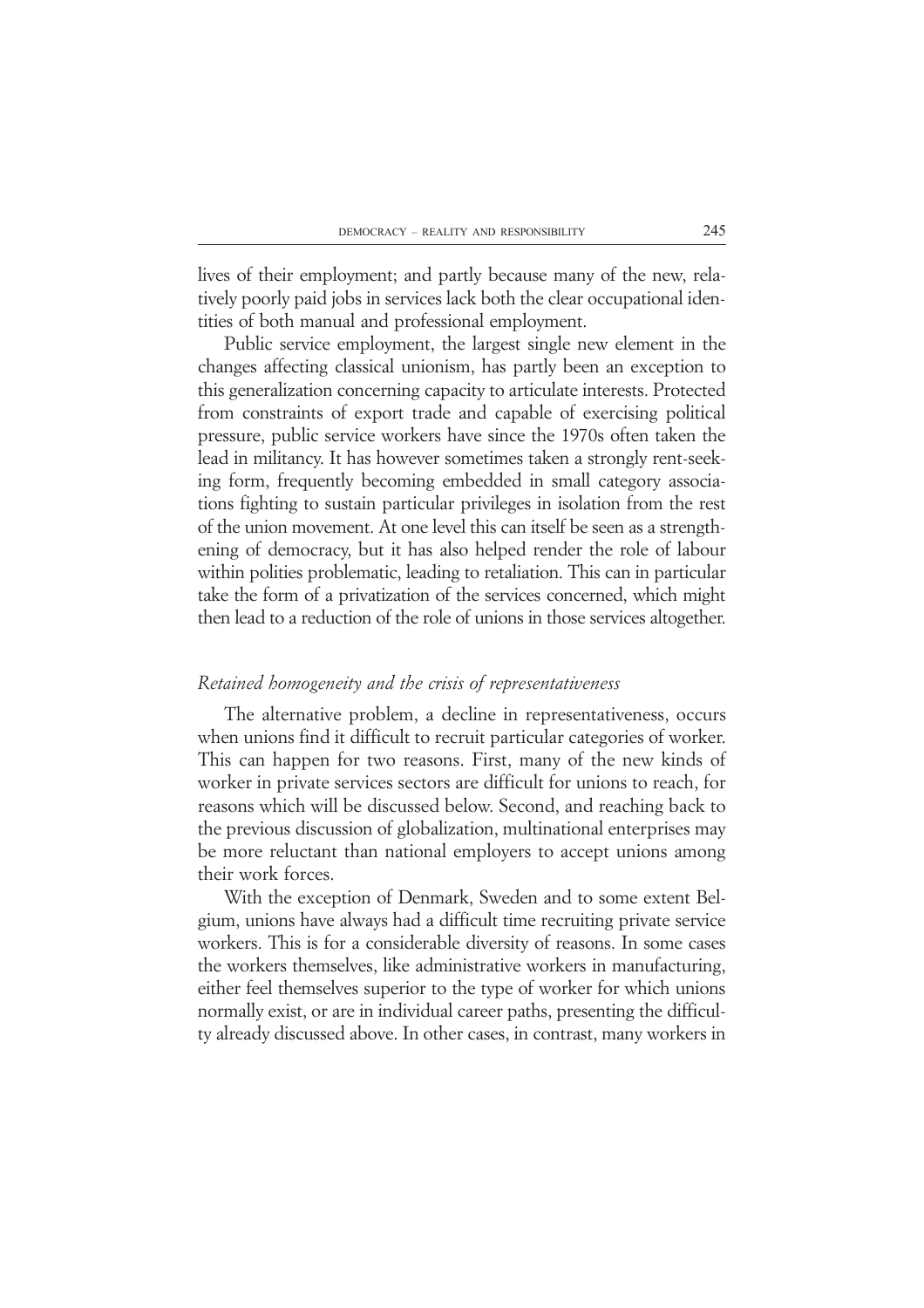the new services are in labour-market positions which are so marginal, insecure and weak that they neither dare risk nor have much of an objective interest in committing themselves to a union within any particular place of employment. To the extent that there has been a shift from '3M jobs' to 'MacJobs' there has been a decline in workers selfconfidence and power of assertion.

Curiously, these opposite characteristics of different parts of the new work force lead to similar outcomes, and are currently being reinforced by a new trend. This is the shift in labour-hiring conditions away from employment as conventionally known towards a form of self-employment where, although the worker spends most or even all of his/her working time with the one organization, his/her formal employment status is as self-employed. This is happening for a number of reasons. First, the unpredictable product markets of the post-Keynesian economy lead employers to want to be able to change the size of their work force rapidly; this is done more easily if workers can be seen as external agents than if they have to become part of the organization with acquired rights within it. Second, it is easier to make use of labour of this kind in certain – though by no means all – services activities than in manufacturing, where integrated teams are often needed. Third, by requiring persons working for them to have self-employed status, employers avoid both legal obligations and many non-wage labour costs. It is by no means impossible for trade unions to represent self-employed workers, or alternatively for these latter to develop their own forms of organization, as in the case of the free professions or *artigiani*. There are however difficulties, at both ends of the employment spectrum. The high-earning self-employed, unless they are members of these last-mentioned categories, are likely to see themselves as independent individuals, not requiring any organizational help. The low-earning selfemployed are likely to be too anxious for their future work chances to engage in any organizational activities.

This weakening has negative implications for democracy at two levels. First, with the exception of some church organizations, trade unions have been the only organizations which have represented the in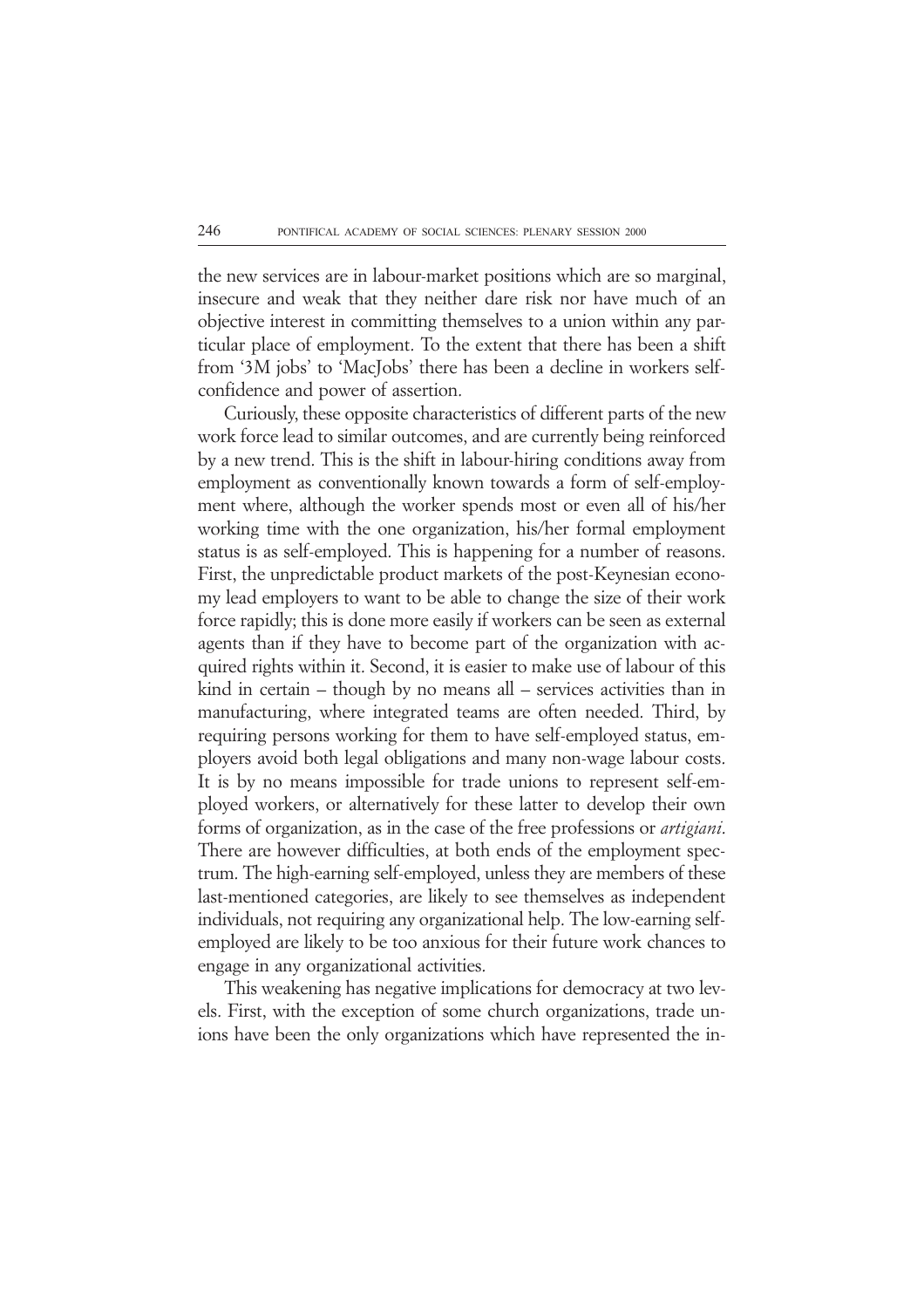terests of the mass of working people within democracy, most other political organizations representing either business interests or those of relatively privileged groups. Second, the particular problem that unions have in reaching out to the new groups of marginal and insecure workers creates both a problem of socio-political exclusion for these latter, and an awkward position of relative position for the unions. Both are unhealthy for democracy. This second question merits further discussion.

The new insecure work force characteristic of the post-Keynesian, globalizing economy remains outside established industrial relations systems for several reasons: it is partly because the objective commitment of these workers to a particular employment is rarely strong enough to encourage them to join a union; partly because, in their insecurity, they are frightened of employers; and partly because they are often unemployed and therefore out of reach of the industrial relations system and its organizations.

Outside the framework of unionism, these groups have also been weak at constructing other organizational forms for expressing their interests, apart from occasional sporadic protests. Many of them are disconnected from social institutions in general: they have no prolonged connection to a specific work place, occupation or employer; they are less likely to vote in elections of all kinds; often they are from ethnic minorities and lack both legal and other connections to the institutions of the host society, including its labour organizations. They are barely part of the functioning system of democracy and even social order. As such they pose far large social questions than those relating solely to the role of organized labour. In many respects these groups are the product of a pure free-market system. They are involved in no institutions which might pose barriers to the operation of markets but act as disconnected individuals. They constitute marginal resources in the economic sense as well as the social, and therefore constitute an important resource of flexibility. But they are also beyond the reach of the minimum levels of social integration which market processes take for granted.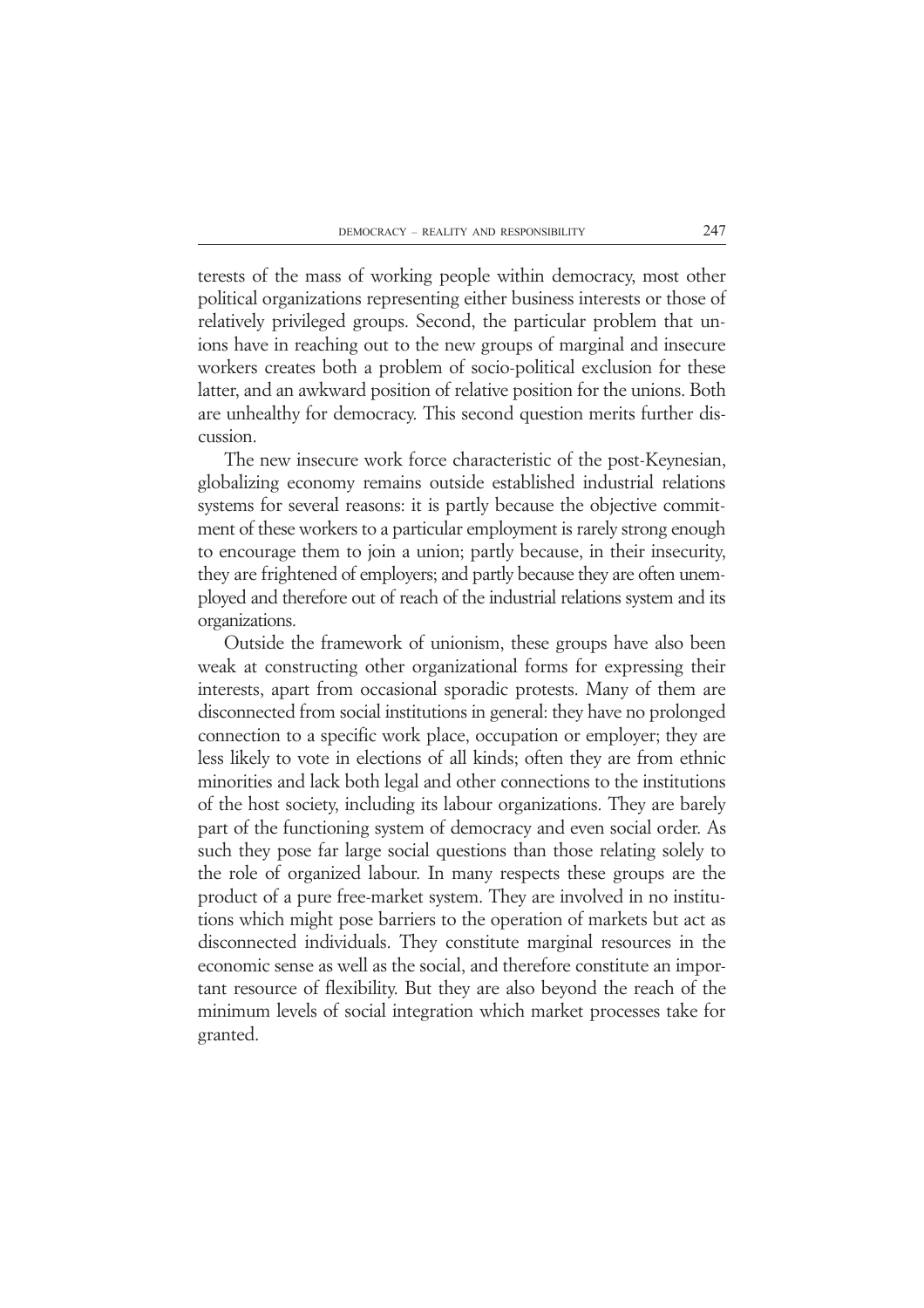Not surprisingly, unions often find it far easier to ignore them, and to concentrate on their existing kinds of member, who have become the insiders of the labour market, whose interests can often develop in a way which ranges them and the new outsiders as mutually hostile. The insiders and their unions fear that employers will keep seeking to reduce their numbers in favour of an increased role for the considerably more flexible outsiders; the outsiders are envious of the security of the insiders. This process can leave unions in a very vulnerable position. There has often been a long-term problem of the difficulty of unions in representing the lowest levels of the work force. Virtually all movements started with the organization of skilled labour, and then tried to develop a role among the unskilled. Overall they succeeded, but there were always problems of the marginality of the least skilled, their low incomes, and often their immigrant position. The issue is not therefore a new one. It is however particularly intense at the present time given the tendencies which we have been discussing. Whether they want to or not, unions can find themselves increasing the gap between the existing secure work force and both those in insecure jobs and those unable to find employment at all. Since the legitimacy of unions is based partly on their claim to represent the disadvantaged, and given that they are not really accepted among the ranks of the truly privileged, this leaves them very vulnerable to social criticism. The general context produced by this is problematic for the extension of democracy.

The Changing Relationship between the Political Class and Citizens.

Finally, we need to consider some somewhat different issues currently affecting politics which, combined with the issues discussed so far, make labour's capacity to represent its interests within democracy difficult. This is the question of the increasing professionalization of politics, which is in itself by no means new; Max Weber and Roberto Michels wrote about it in the early twentieth century. The process does however continue to develop new implications, rendering problematic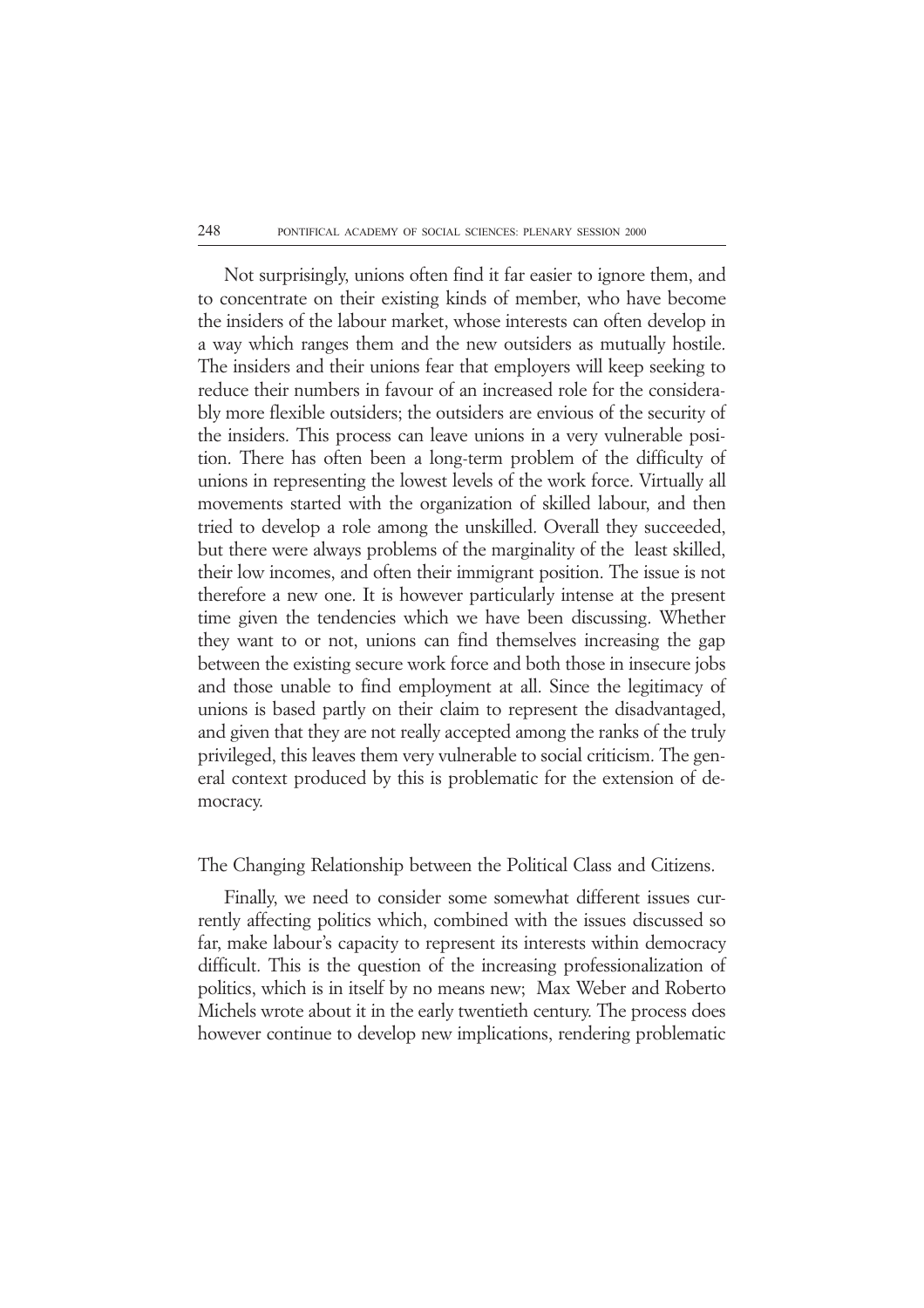in particular the role of mass party organizations. While this affects many interests, labour is among those most concerned.

Classical models of political party structure envisaged a set of concentric circles. The widest represented the electorate, or at least the target electorate of a particular party; then came the circle of party members; then successive circles of activists and those involved in the central decision-making of the party; and at the centre the political leadership. According to the model, the mass party, which is seen as lying within the target electorate, mediates between that electorate and the party organization; the organization, which in turn lies within the party, mediates through its various levels between it (and by extension the target electorate) and the leadership. The model was never so important for elite parties which did not give a large role to mass memberships, but has been fundamental for labour-movement parties, Christian democracy, and various ethnic or regional parties. There are many reasons why the model does not really work, but I shall here focus on certain distortions to it which have accelerated in pace in recent years.

First to be considered – though not necessarily the first chronologically – is the changing character of the target electorate where labourbased parties are concerned. The occupational changes discussed above have considerably changed the political needs and aspirations of this electorate; the old labour core has become smaller, making necessary an expanded definition of the target, while new occupational forms and problems needed to be taken on board. According to the concentric models theory, this involves a change in the definition of the target electorate. But this requires also a shift in the location within the overall electorate of the mass party, the different levels of which should then be expected to transmit changed messages from the population to the leadership. But party memberships are unlikely to change so easily. They will frequently continue to represent old, declining electorates and may actively resist attempts by leaderships to relocate within and relate to new ones. The obvious response of leaderships to this situation is to by-pass the mass membership and develop their own means of access to the electorate, using modern professional methods of opin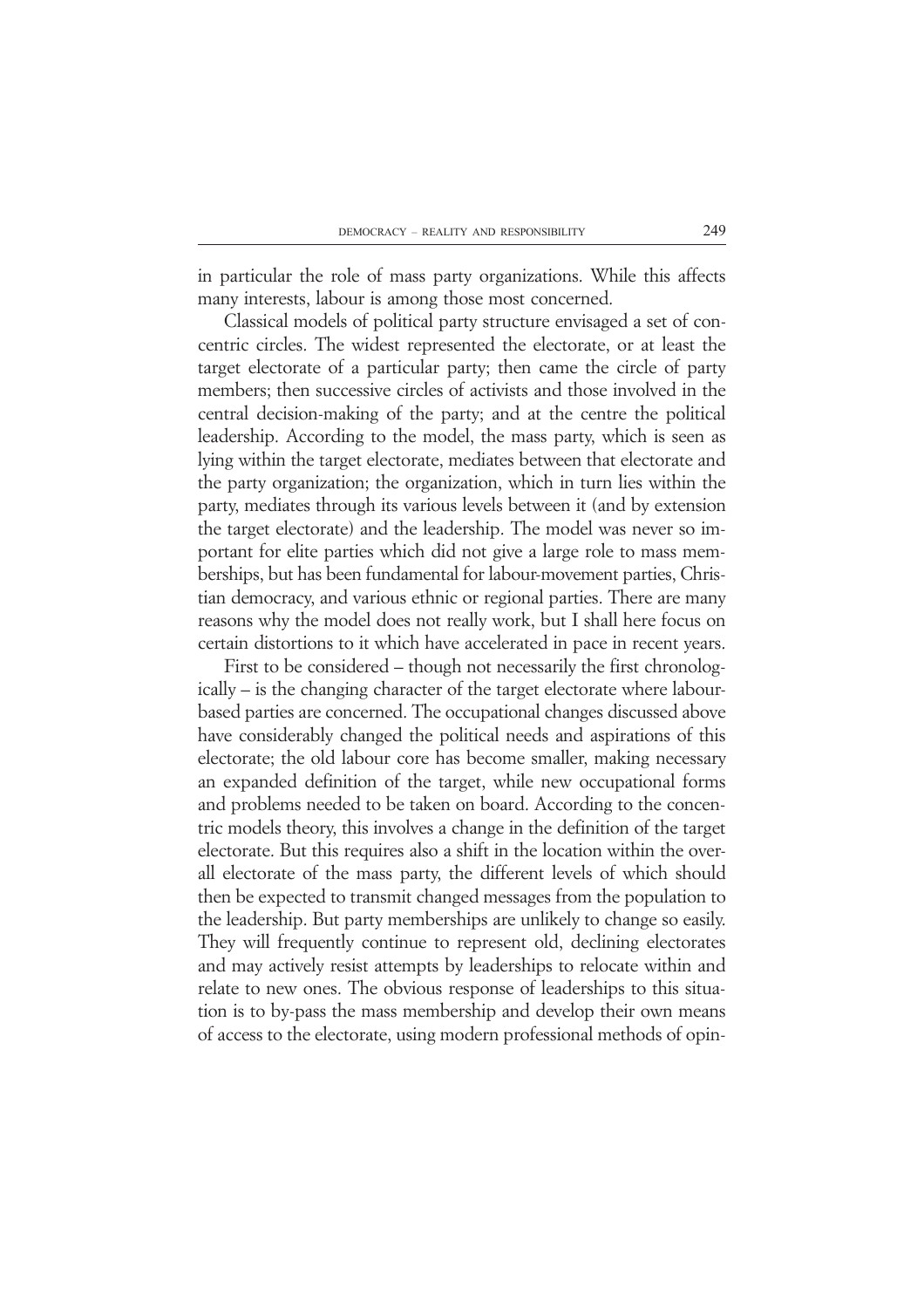ion research and marketing techniques. This challenges both the democratic role and the expertise of the mass party, which rarely has knowledge of a kind which can rival that of the professional advisors. While normally the leadership will recruit its advisors on opinion and marketing from among party sympathizers, politics being an area of life characterized by extreme low trust, this is not necessarily the case; sometimes pure professionals will be held by a financial link rather than an ideological loyalty.

Meanwhile and more generally, the whole process of policy formation is also being professionalized as the role of social and natural science expertise becomes more important to policy-making, and as the various sciences themselves become increasingly specialized and unable to communicate to a general public outside their own circles. Advice from these specialists is required by party and government if political leaders are to be adequately informed. Again, both the wider and also the intermediate levels of the party apparatus have difficulty in competing with the knowledge that flows from this advice, and find themselves marginalized. Again, although leaders might have a preference for politically loyal advisors, they must sometimes go completely outside their own party circles and 'buy' wisdom in the market.

The role of the party organization does not disappear completely. Indeed, the more that political leaders depend on paid advice and, in particular, on elaborate and costly election campaigns, the more they need immense sums of money which, in the first instance, might be expected to be raised through the parties. Party members therefore find themselves confronted with increasing demands for financial help at the same time that the party seems to have little other use for them. Communications from a party leadership to its members become just part of the commercial junk mail arriving with the postman, indistinguishable from various commercial promotions and probably emanating from the same market research and sales firms. The whole question of membership of a mass political party becomes problematic. Meanwhile, the leadership will have been in search of more promising sources of money, one side effect of which has been the use of illegal forms of funding.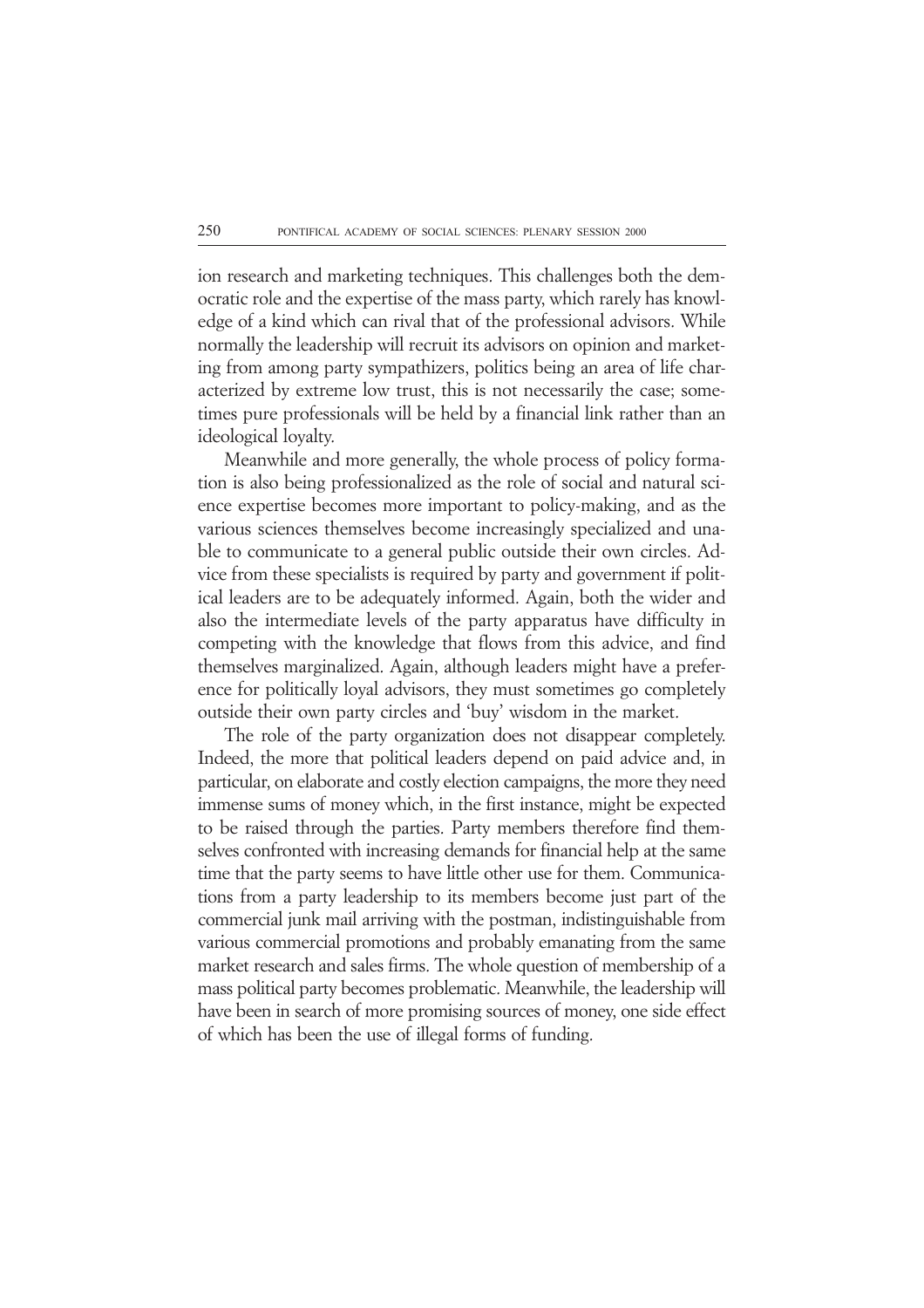A further side effect, which may in fact overlap with that of financial corruption, concerns the overlap between the new professionalized advisory and consultancy links with parties on the one hand, and the desire of commercial organizations to lobby governments for favours on the other. Itself as old as the idea of politics, the existence of lobbies and their kinks with inner political circles should create no surprises. However, the concurrence of lobbying with the professionalization of advice has an important consequence. A particularly powerful political role is played by individuals and organizations which both give advice to politicians and work as professional lobbyists on behalf of economic and other interests, or of go-betweens who link these two groups. Parties increasingly cease to resemble the model of concentric circles. Instead, party leaderships are linked by a series of ellipses to consultants and then on to lobbies and interests leading well away from the original, and possibly even future, target electorates. The shape of the ellipse becomes increasingly determined by financial flows, from leaders to consultants and from lobbies to consultants, and possibly on to parties. While there is nothing new in any of this, there are grounds for believing that it has increased in very recent years, given both the growing detachment of parties from strong social bases and the professionalization of many of the activities around politics.

All this clearly creates problems for democracy, and for the financial probity of politics and government; but does it create any specific problems for labour's role in democracy? There are two possibilities. First, let us assume that labour organizations become part of the consultancy/lobbying nexus, as they often do in practice. They have some relevant expertise and can be of value to the leadership of a labouroriented political party as being both ideologically close and expert. They are certainly also lobbies with political needs, and sometimes in a position to pay. In these circumstances labour becomes part of the new system; it is not excluded as some other, less well organized elements of the mass party might be. On the other hand it risks becoming part of the exclusive and possibly corrupt circles (or ellipses) around the contemporary state. This returns us to our earlier discussion of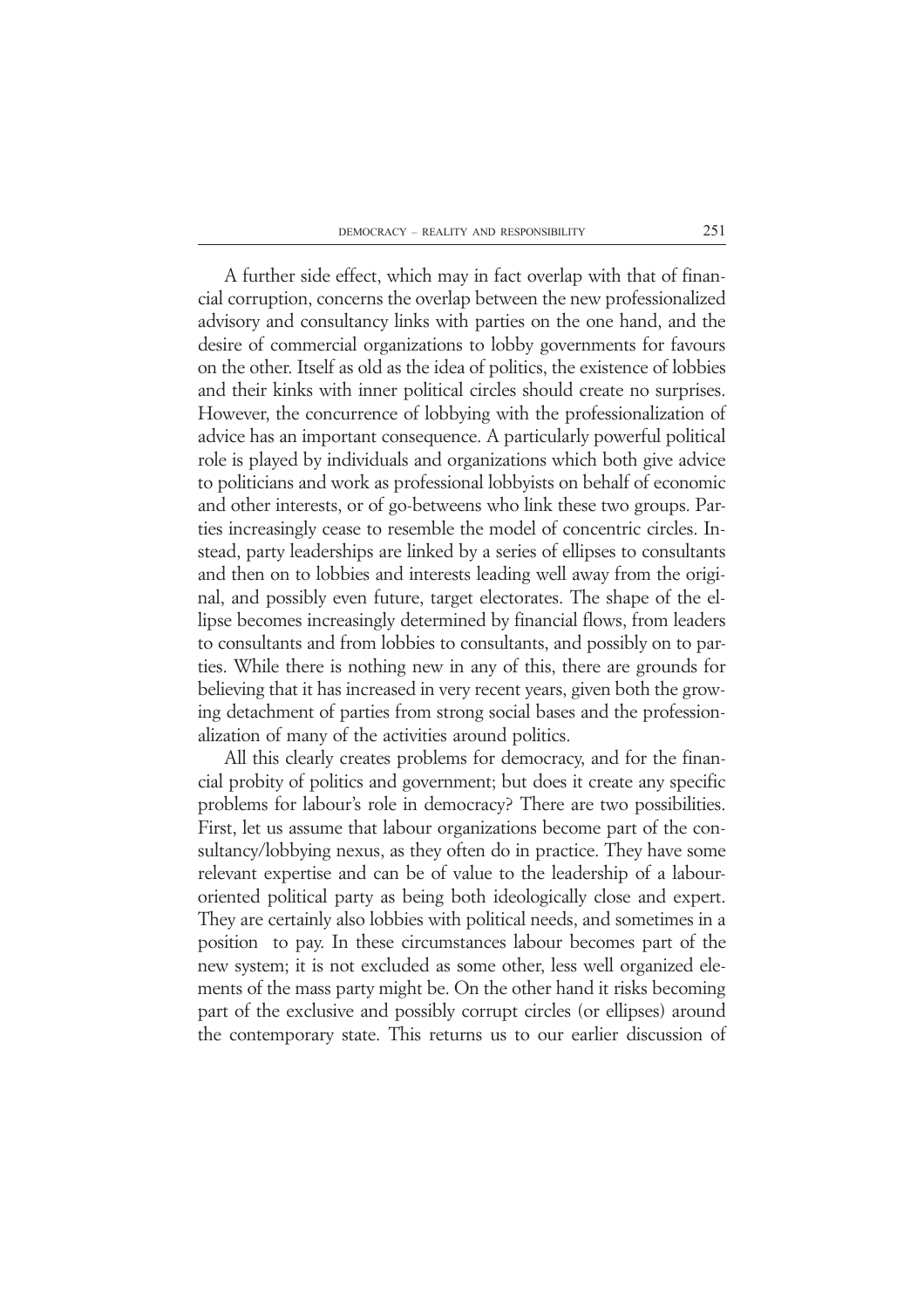organized labour's rather exposed role at a time when a number of under-privileged, unorganized interests have emerged which labour finds it difficult to represent. Organized labour rarely becomes central enough to the politico-economic system to be among the securely privileged, but it is remote enough from the outsiders, those lacking the financial and organizational resources to enter the system, to be the object of criticism and resentment.

An alternative possibility is that labour will find itself excluded from the ellipses of advice, the flows of advice and funds. This may happen because labour organizations are poor and unable to afford becoming serious professionals – in terms of both providing the consultancy and providing the funds that oil the wheels of the lobbying. It may also happen because labour organizations remain as part of the old target electorate beyond which the leadership wants to move, so that the advice it gives will be suspect and unwelcome. This is also quite a feasible scenario. Labour is rarely able to match the funds that commercial organizations are able to bring to bear to represent their direct trading interests. The more important that flows of funds become to the political process, and the less important that the sheer capacity and enthusiasm of party organization counts, then the more labour interests (and even more so those of the marginalized beyond organized labour's ranks) will find that they lose out in the game of political influence.

#### What is to be Done?

I do not intend to discuss a list of policy proposals here, as these depend very much on the political preferences and beliefs of the reader. All I shall do by way of a conclusion is to draw attention to some of the implications of certain possible normative positions.

Underlying my argument has been an implicitly normative perspective, which assumes that democracy is adversely affected *both* when the voice of organized labour within democracy is weakened *and* when labour itself leaves large groups of outsiders unrepresented. It would be possible to contest this from a hard neo-liberal position, which would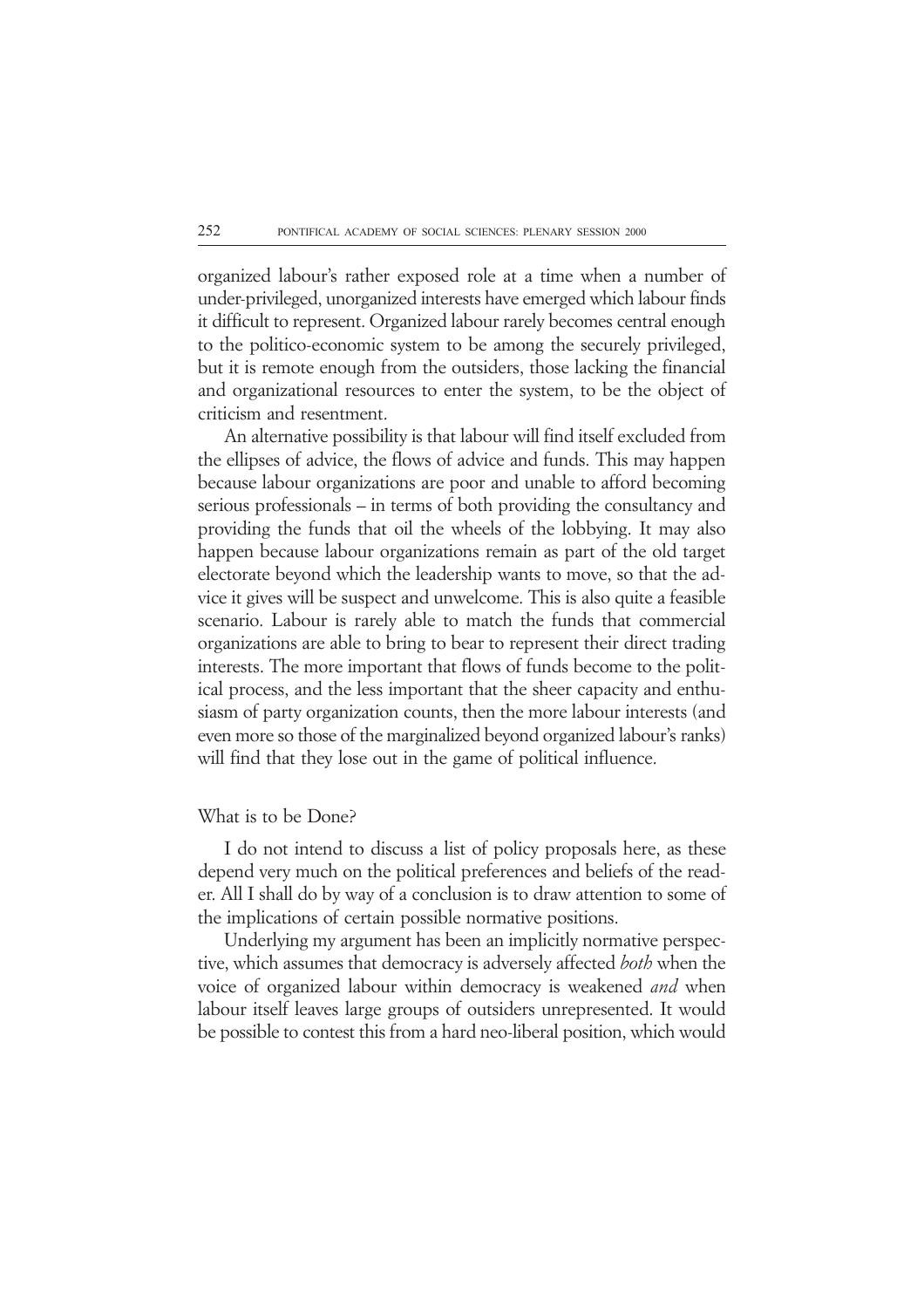argue as follows: All that labour organizations do is interfere with the free market allocation, which in the long run is in everyone's best interests, and which cannot be improved on by political or other social processes. Therefore, a weakening of organized labour strengthens rather than weakens democracy, because democracy is served by those processes which in the long run are in everyone's best interests.

There are three problems with this argument. First, the statement that allocations stemming from free markets are in everyone's best interests and cannot be improved on by other processes cannot be taken for granted but require intense examination and sustained debate. It is not my task here to enter that debate, save to note that the position is deeply contested. Second, there is something flawed in the tendency for some neo-liberals to equate democracy with the market. If democracy has any meaning at all it refers to a system of government, and therefore relates to a process of collective decision-making, with a strong presumption that there is something discursive about this. The market represents the outcome of a mass of individual and collective decisionmaking, but it is not itself a decision-making forum. The market might be helpful to democracy; it might result from democracy; but democracy cannot be equated with it. It is logically possible to argue that the market is superior to democracy, which then involves a series of further difficult discussions. But the two have to be recognized as separate processes.

Finally, neo-liberals need to explain why, if organized interests always distort outcomes and that therefore markets should be left free from them, business lobbies seem to grow rather than decline in importance with the advance of neo-liberal policies. (This is not a problem for neo-classical economic theory, which is entitled to argue that the practices of the empirical political world are not its concern, but it is a problem for neo-liberals, active in the political world and usually engaging in the round of lobbying.) If it is appropriate within market democracy for large firms to develop political links and seek to influence governments, than labour cannot be excluded from that process if the goal of democracy is still to be acknowledged; and stark inequali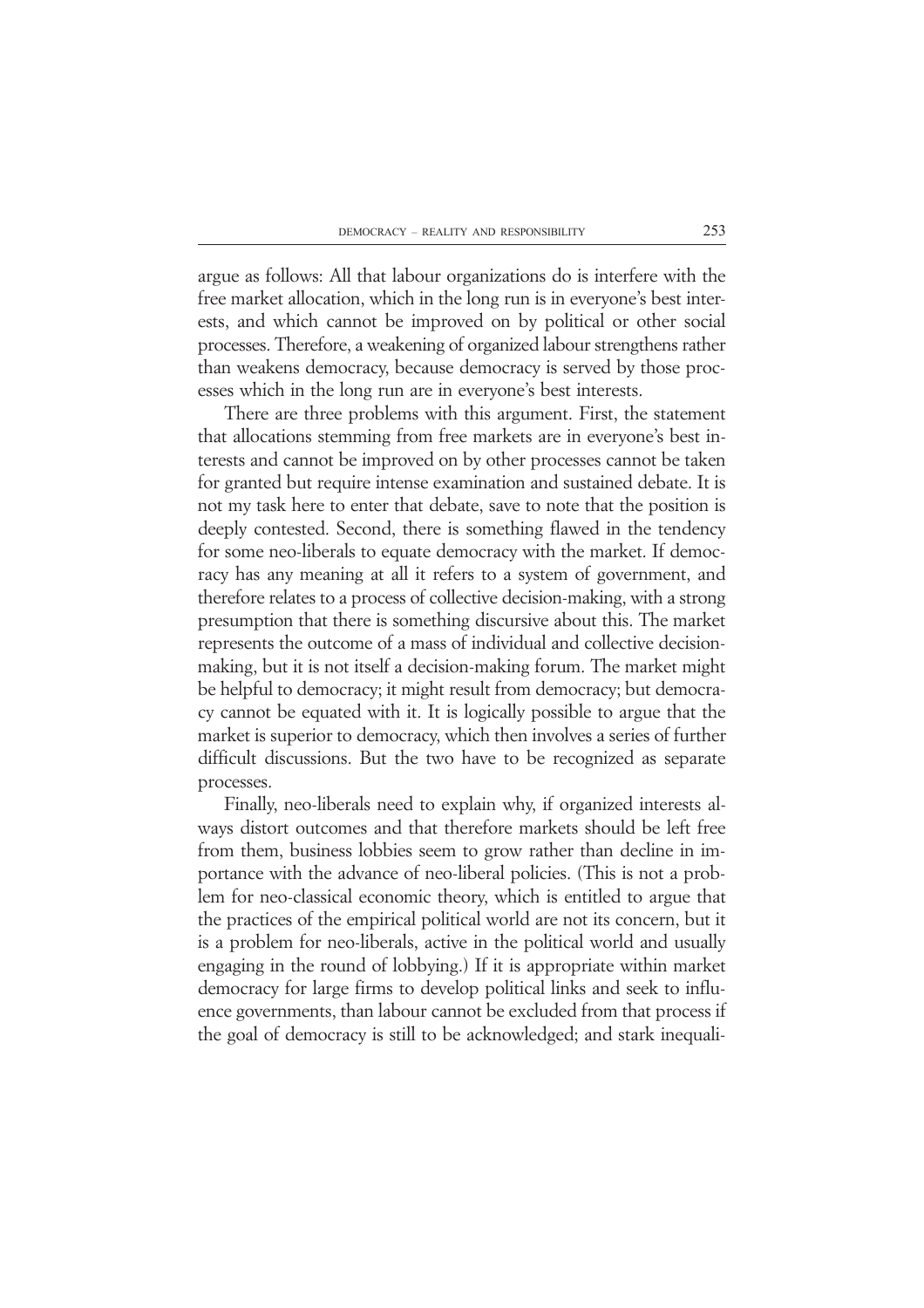ties in the capacity of capital and labour to exercise that role have to be regarded as problematic.

A further implicit assumption of my argument is that occupational interests remain important. Some would say that this is decreasingly the case. For example, Anthony Giddens (1994; 1998) has argued that most of the issues currently confronting the world, from ecological disasters to sexual identity, have nothing to do with either the occupational world or relations between capital and labour, and that we must move on to different formulations of identifiable interests.

I do not in any way want to argue that all politics can be reduced to relations between capital and labour, though I am not convinced that Giddens is correct in seeing the present time as one when issues going beyond the capital/labour question have become particularly salient: one could make out a similar case for many past times too. I am also surprised at some of the issues which Giddens regards as having little to do with the role of capital: ecological disasters in particular. I would however particularly contest the argument that somehow the main political problems relating to labour have now been resolved, such that they no longer need to be at the centre of pressing concerns. The present period is, in contrast, one of unusually intense activity on the labour front. The whole process of labour-market regulation, welfare state and the role of trade unions established during the twentieth century, once seen as a kind of unchallengeable *acquis social*, has been placed firmly on the agenda of renegotiation, with clearly a number of alternative potential resolutions which merit extensive debate and lobbying.

Further, certain issues which used to be only a minor part of a labour agenda have now been moved squarely within its compass. I refer to the place of the family. Within industrial society there eventually developed a kind of consensus that married women, certainly mothers, should remain outside the paid labour force. This is no longer the case in the post-industrial economy, one of whose central features is the dual-earner couple. As a result a mass of issues, ranging from child care to how families cope with work-related stress, have not only entered the political agenda, but have entered it as an aspect of occupational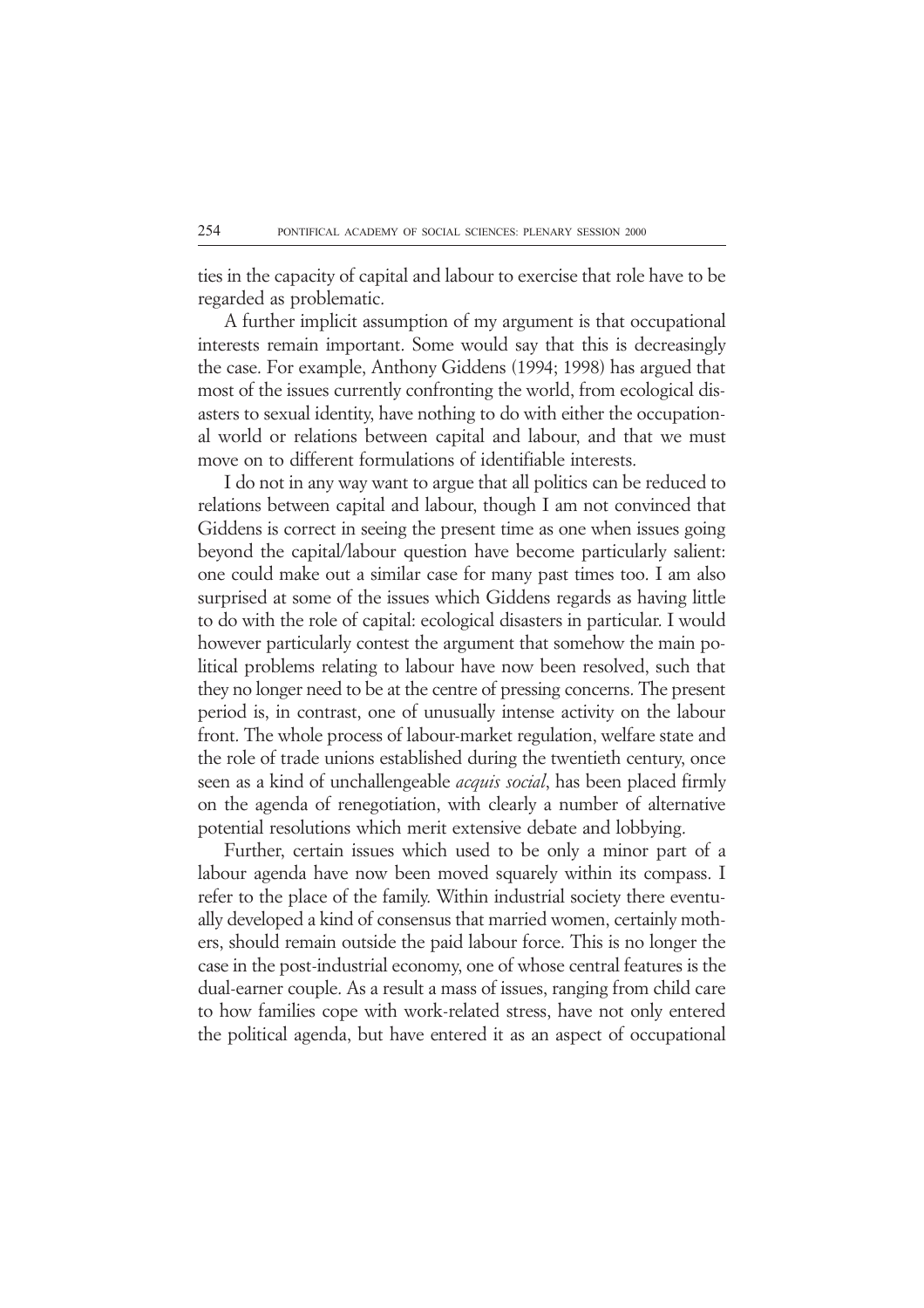and labour questions. Further still, recent changes in the US and British economies suggest that, while part-time work may still grow as an aspect of labour flexibility, a century of generally reducing working hours may well be followed by a new rise. Certain occupations, at very diverse points of the occupational hierarchy, are now seeing a major increase in working hours. The more time that people spend at work, the more they should be expected to encounter problems related to working life which require some political expression.

The political importance of labour therefore remains central. Whether it has to remain one of the few major bases of political party organization is more of an open question. Within western Europe the second half of the r century – the only period in world history to have demonstrated the operation of stable mass democracy over a sizable number of countries – produced two dominant bases of political identity: Christianity and position in the labour market. There were other bases – rural society, minority ethnicities, etc. – but they were minor in comparison with these two Previous, less democratic periods, had produced different patterns. The clarity of the two great identities was also less clear in other parts of the democratic world, in particular in India, Japan and the USA, even if appropriate substitutes are found for Christianity in the first two cases. By the end of the twentieth century parties rooted in Christianity and/or position in the labour market were also facing challenges in their European heartland – from racial, ethnic and cultural identities, from ecological concerns – though they remained statistically dominant. It is difficult to anticipate developments very far into the twenty-first century. We should certainly should not take for granted as either factually likely or even appropriate that the two great twentieth-century identities will still be dominating the organization of politics in, say, 25 years time.

One can acknowledge this while still insisting that the world of labour and occupations will continue to produce issues and problems central to the working of democracy. What is in doubt and does demand attention is extent of democratic representation that labour interests can achieve. This in turn resolves itself into two sub-questions: will the re